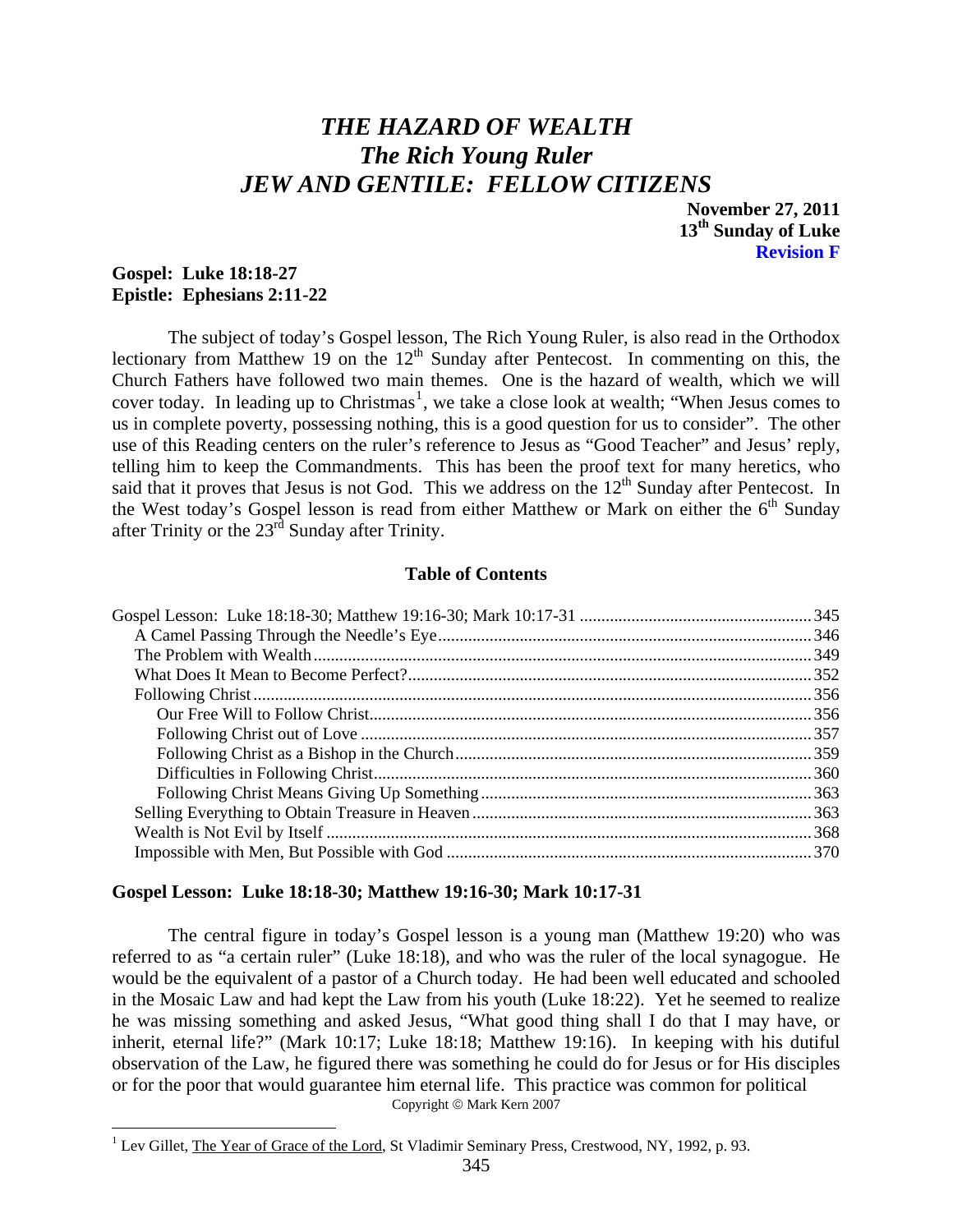<span id="page-1-0"></span>leaders then (today, also!!). For example, King Herod, whom the Jews despised, spent many years rebuilding the Temple into the ornate structure it was in Jesus' day. All this Herod did to curry the Jews' favor, even though they still despised him.

 Jesus' first response struck at the heart of the matter. The young ruler addressed Jesus as "Good Teacher" as if Jesus was merely another man whose influence was important. Jesus pointed out that no one was good but God alone. [This was the whole point of the Old Testament sacrificial system: to atone for the sins of the priest first, then for all the people since no one was good]. If the rich young ruler could accept Jesus as good, then here is the Word from the Good One: Keep the commandments. From his youth the young ruler had learned the Greatest Commandment (Matthew 22:37-40) as a Creed as had all Jewish boys. He knew the Ten Commandments by heart as well as a great deal of commentary and interpretation on the Law.

# **A Camel Passing Through the Needle's Eye**

Jesus said to His disciples, "Assuredly, I say to you that it is hard for a rich man to enter the kingdom of heaven. And again I say to you, it is easier for a camel to go through the eye of a needle than for a rich man to enter the kingdom of God." When His disciples heard it, they were greatly astonished, saying, "Who then can be saved?" (Matthew 19:23-25) This is a difficult saying to interpret. One might argue that since it is impossible for a camel to go through the eye of a needle, and this has never happened in the history of mankind, this implies that no rich man has ever entered the kingdom of  $\text{God}^2$  $\text{God}^2$ . Yet Abraham and Job were very wealthy, and they are referred to as saints and as models for the righteous to imitate.

The illustration that Jesus used of camels and needles needs explanation. The main gates of most cities in ancient times were huge wooden structures set in an archway and often overlaid with brass for strength and flameproofing. At night, the gates were closed and locked with a bar on the inside and they were not opened until morning. Travelers that arrived late in the day after the gates were closed were forced to spend the night outside the city unless there was some provision for them to get into the city. Outside the city, law and order did not exist at night and travelers were at the mercy of outlaws. This is still the case today in some third world countries.

To deal with this situation, many ancient cities had a "needle's eye gate" which was a small, low door beside the main gate. Such a feature existed on at least one of the gates of Jerusalem and Damascus<sup>[3](#page-1-2)</sup>. A man could fit easily through the "needle's eye gate", but a camel, being a large animal, could not fit easily. If the camel's pack (which could weight up to 1,000 pounds) were removed and the camel were made to kneel, the camel could just barely crawl through the "needle's eye gate."

The statement Jesus made, that it is easier for a camel to go through the needle's eye gate than for a rich man to enter the Kingdom of God, made use of the above imagery. Like the camel, the rich man first needs to unload his pack or burden. The Parable of the Sower refers to this pack as "the cares of this world, the deceit of riches, the desire for other things" (Mark 4:19) and the pleasures of life (Luke 8:14). These are things that appeal to our flesh and which can

<span id="page-1-1"></span><sup>&</sup>lt;sup>2</sup> Jerome, <u>Against the Pelagians</u>, I, 10.<br> $\frac{3}{5}$  G. Christian Weige, Insight into Pik

<span id="page-1-2"></span><sup>&</sup>lt;sup>3</sup> G. Christian Weiss, *Insight into Bible Times and Customs*, Good News Broadcasting Association, Lincoln NE, 1972, pp. 24-25.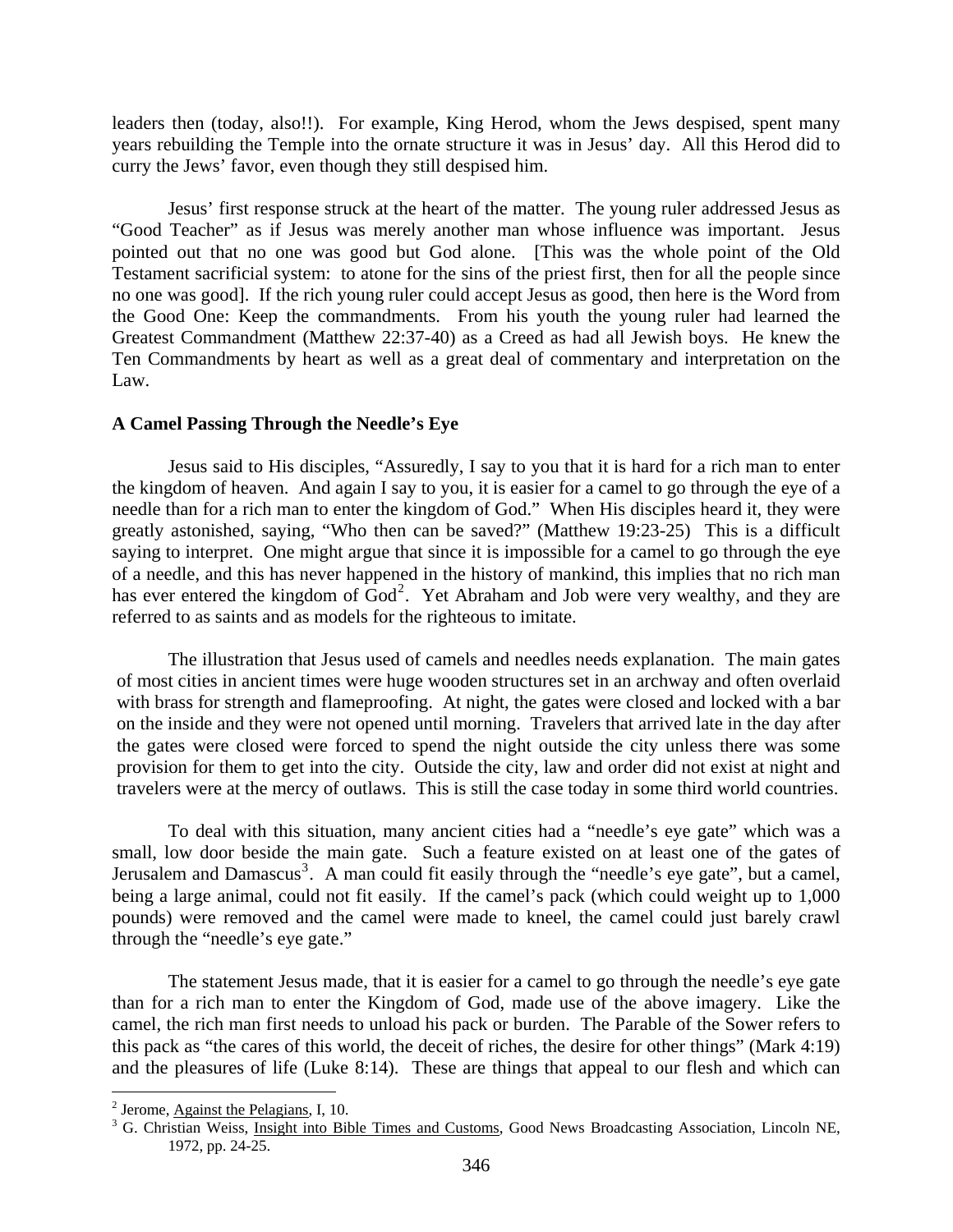lead us away from God. Some of the early disciples, like Barnabas (one of the Seventy) sold a large amount of property and brought the entire proceeds to the Twelve (Acts 4:34-37). Everyone else in the Early Church did the same, except the price of their property wasn't as much as that of Barnabas. Ananias and Sapphira on the other hand, were caught in the deceit of riches and held back part of the proceeds – and paid dearly (Acts 5:1-10).

This does not mean that no Christian can be rich. The Patriarch Job was very wealthy (Job 1:1-3, 42:12-17), yet the Lord referred to him as a blameless and upright man who had no peers in his righteousness (Job 1:8, 2:3). The Patriarch Abraham was also very wealthy, and was referred to as "a Friend of God" (2 Chronicles 20:7, James 2:23). Although Job and Abraham were rich, they entered the Kingdom of God because they spent their riches on good works. In doing so, they ceased to be rich for themselves, but were stewards of their wealth for God in helping others.

Jerome noted<sup>[4](#page-2-0)</sup> that wealthy men have entered the Kingdom of Heaven, just as camels can pass through the needle's eye when they have laid down theirs packs.

"As the preacher says, 'wisdom is a defense and money is a defense' (Ecclesiastes 7:12). We must not hastily conclude that this statement conflicts with that of the Lord, 'How hard it is for those who have riches to enter the kingdom of God! It is easier for a camel to go through the eye of a needle than for a rich man to enter the kingdom of God' (Luke 18:24-25). Were it so, the salvation of Zacchaeus the publican, described as a man of great wealth, would contradict the Lord's declaration. But what is impossible with men is possible with God (Mark 10:27), and we are taught by Paul, 'Command those who are rich in this present age not to be haughty, nor to trust in uncertain riches but in the living God, who gives us richly all things to enjoy. *Let them* do good, that they be rich in good works, ready to give, willing to share, storing up for themselves a good foundation for the time to come, that they may lay hold on eternal life' (1 Timothy 6:17-19). We have learned how a camel can pass through a needle's eye, how an animal with a hump on its back, when it has laid down its packs, can take to itself the wings of a dove (Psalm 55:6) and rest in the branches of the tree which has grown from a grain of mustard seed" (Matthew 13:31-32).

In Jesus' illustration, nothing is said about the camel's pack being loaded back up once the camel is inside. The key here is discerning the deceitfulness of wealth and the strength of its pull on one's heart. Job was able to let his pack be taken off without remorse. He said, "Naked I came from my mother's womb and naked I shall return there. The Lord gave and the Lord has taken away. Blessed be the Name of the Lord" (Job 1:21; also Job 2:9-10). Many Christians throughout the ages have been unable or unwilling to continue fighting this pull and have taken oaths of poverty to thrust a sword (so to speak) into the heart of the demon of wealth.

The early Church Fathers made a connection between the life of the Early Church after Pentecost and the Lord's words, "If you want to be perfect, go, sell what you have and give to the poor, and you will have treasure in heaven; and come, follow Me" (Matthew 19:21). The Early Church after Pentecost exhibited one method regarding how to sell everything they had and follow Christ; there are other methods also. In most cases in the Early Church, "wanting to

<span id="page-2-0"></span> $\overline{a}$ <sup>4</sup> Jerome, Letter to Salvina, LXXIX, 3.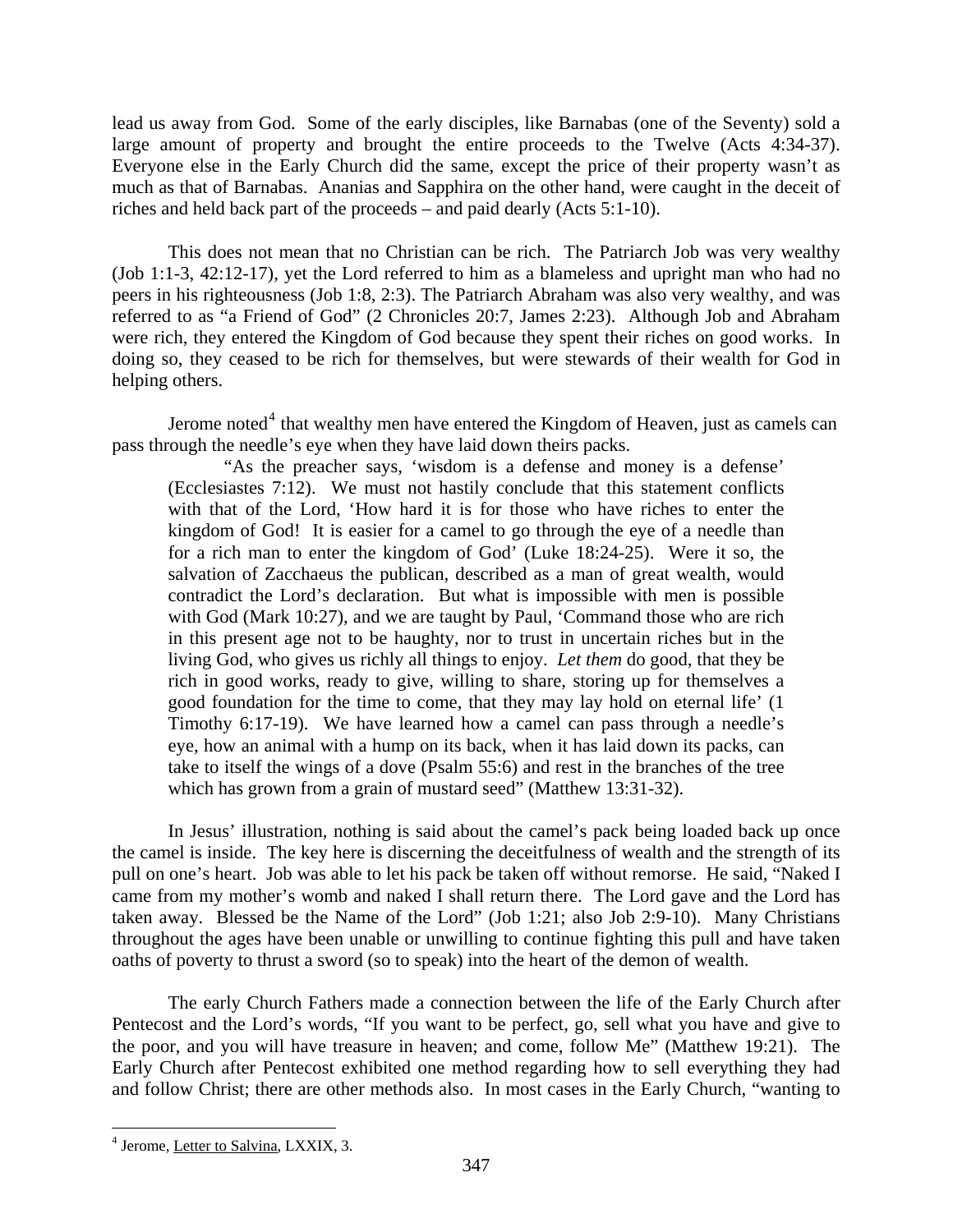be perfect", meant some form of monasticism. There are many aspects to this also, and they are overlapping and interconnected. In the following pages, we will try to separate them a little to examine what this subject meant from the perspective of the Early Church.

John Chrysostom stated<sup>[5](#page-3-0)</sup> that wealth is a major impediment to the Kingdom of Heaven, like a needle's eye is an impediment to a camel. Poverty is not such an impediment, but is actually conducive to obtaining Life.

"The advantages which we gain from riches include drunkenness, gluttony and kinky pleasures. If we were so minded, we could win heaven itself for our inheritance by our riches. 'So then riches are good'. It is not riches, but the will of the possessor that accomplishes this; it is the will that does this, it is in the power even of a poor man to win heaven. God does not regard the amount of the gifts, but the will of the givers; it is possible even for one in poverty, who has given little, to surpass everyone. Since God requires a measure proportioned to our ability, riches won't secure heaven to us, nor will poverty secure hell; but a good will can obtain heaven. These then let us correct; this let us repossess; this let us regulate, and everything will be easy for us."

"As the craftsman works the wood the same, whether his axe is made of iron or of gold, or rather he does it the better with an implement of iron, so the straight path of virtue is more easily kept in a state of poverty. Regarding riches we read, 'It is easier for a camel to go through a needle's eye, than for a rich man to enter the kingdom of Heaven' (Matthew 19:24). But God has made no such declarations about poverty; in fact, the opposite. 'Sell your goods, and give to the poor, and come follow Me' (Matthew 19:21); as if the act of following were to spring from the selling of one's goods."

"Never then let us flee from poverty as an evil, for we can use it to obtain heaven. Again, let us never follow riches as a good; for they are the ruin of such as walk unwarily. In everything let us direct our eyes to God, let us, as occasion requires, use those gifts which He has granted us, both strength of body, and abundance of money, and every other gift."

John Chrysostom also stated <sup>[6](#page-3-1)</sup> that affliction and poverty can be good things in that they keep us off the broad way that leads to destruction, and on the narrow way that leads to Life (Matthew 7:13-14). Paul took this path. On the other hand, great evils have arisen from wealth. Just as a true father might send his son's mistress into exile rather than allow her to lead the son astray, so our heavenly Father might choose to send our wealth into exile.

"Affliction is a great good. 'Narrow is the way' (Matthew 7:14), so that affliction shoves us into the narrow way. He who is not pressed by affliction has difficulty entering. Notice how Paul enters into this narrow way. He 'disciplines his body and brings it into subjection' (1 Corinthians 9:27), so as to be able to enter. Therefore, in all his afflictions, he continued giving thanks to God. Have you lost your property? This has lightened you of the most of your wideness. Have you fallen from glory? This is another sort of wideness. Have you been falsely accused? Have the things said against you, of which you are not aware, been believed? 'Rejoice and leap for joy'. For 'blessed are you when they revile

<sup>&</sup>lt;sup>5</sup> John Chrysostom, <u>Homilies on Philippians,</u> X.<br><sup>6</sup> John Chrysostom, Homilies on Hohrows, XXX

<span id="page-3-1"></span><span id="page-3-0"></span><sup>&</sup>lt;sup>6</sup> John Chrysostom, Homilies on Hebrews, XXXIII, 9.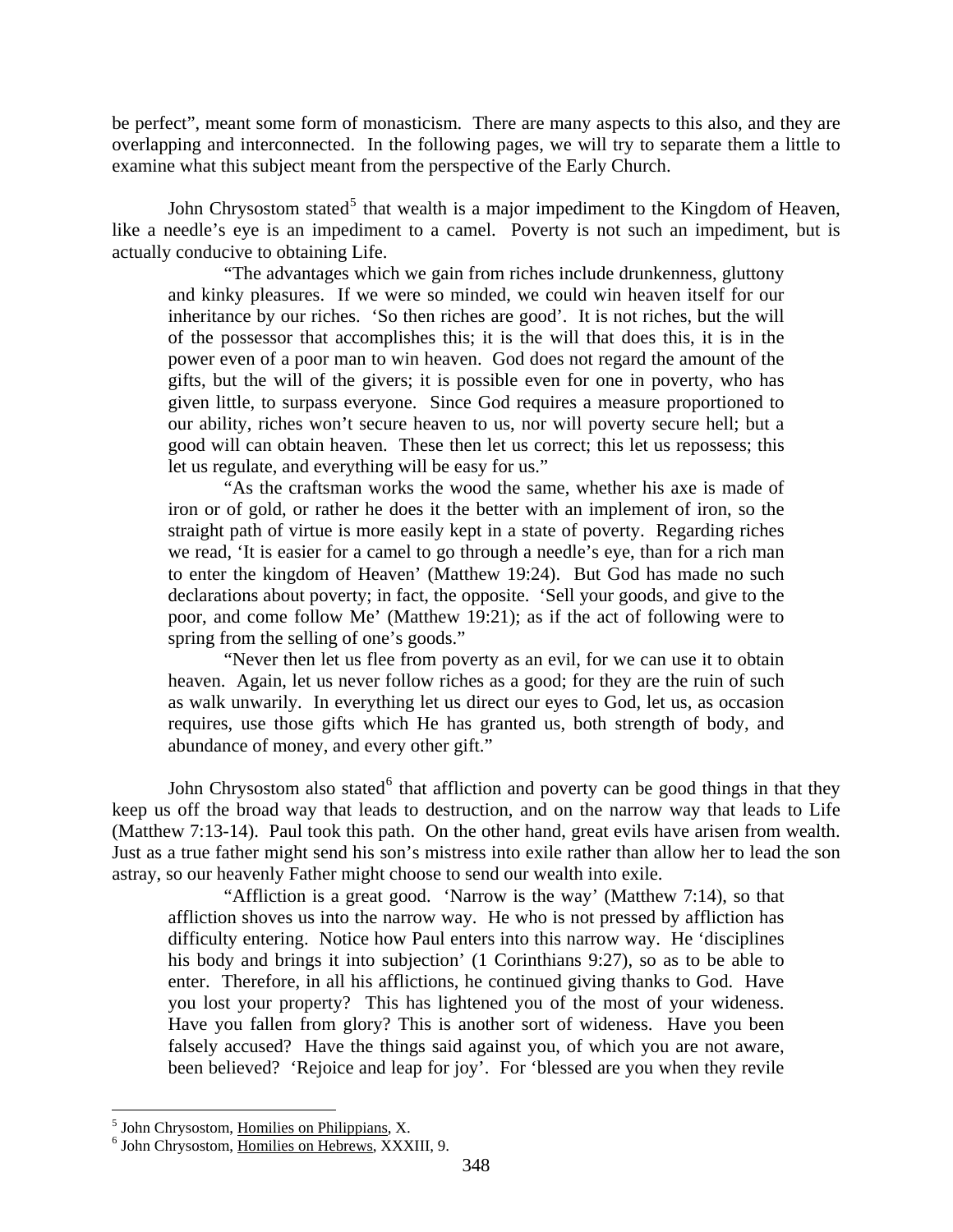<span id="page-4-0"></span>and persecute you, and say all kinds of evil against you falsely for My sake. Rejoice and be exceedingly glad, for great *is* your reward in heaven'" (Matthew 5:11, 12).

"Do you wish to be set free from temptations? Paul wished to be set free, and often requested of God, but did not obtain. 'Three time for this I sought the Lord, and He said to me, My grace is sufficient for you, for My strength is made perfect in weakness' (2 Corinthians 12:8-9). By 'weakness', he means 'afflictions'. When Paul heard this he received it thankfully, and said, 'I take pleasure in infirmities' (2 Corinthians 12:10); that is, I am pleased, I rest in my afflictions. Let us give thanks, both for comfort, and for affliction. 'Naked I came out of my mother's womb, naked shall I depart also' (Job 1:21). You were brought to life naked, penniless, having no glory, and no honorable name. Consider how great evils have often arisen from wealth. 'It is easier for a camel to go through the eye of a needle, than for a rich man to enter into the kingdom of Heaven' (Luke 18:25). Wealth is a hindrance for many good things, and do you still seek to be rich? So narrow is the way, which lead to the Kingdom; broad is the way of wealth. Therefore Christ said, 'Sell what you have' (Matthew 19:21), that the narrow way may receive you. Why do you yearn for wealth? For this cause He took it away from you, that He might free you from slavery. When a mistress corrupts a son, and his father can't talk him out of parting with her, true fathers send the mistress into exile. Abundance of wealth is a mistress for some of us. Because the Lord cares for us, he delivers us from the harm, by taking wealth away from us. Let us not then think poverty is an evil: sin is the only evil. Wealth is not a good thing by itself; to be well pleasing to God is the only good. Let us seek poverty; by doing so, we shall we lay hold on heaven."

#### **The Problem with Wealth**

 $\overline{a}$ 

The young man said to Jesus, 'All these things I have kept from my youth. What do I still lack?' Jesus said to him, "If you want to be perfect, go, sell what you have and give to the poor, and you will have treasure in heaven; and come, follow Me". But when the young man heard that saying, he went away sorrowful, for he had great possessions (Matthew 19:20-22).

The young man seemed to have a desire for the things of God, and his keeping of the Commandments was an indication that he had prepared himself to receive the things Christ asked. Jesus didn't ask the rich young ruler to do anything that the Twelve Apostles hadn't already done. Each of the Twelve had not only left their jobs and their worldly wealth, but they had also given up worldly pleasures<sup>[7](#page-4-1)</sup> with their spouses (Matthew 19:29).

Clement of Alexandria noted $8$  that the rich young ruler was confident about the things of the Law, but he realized he lacked something. Jesus did not charge him with violating the Law, since the Law was meant to lead one to Christ (Galatians 3:24). As a free man, Jesus gave him a

<span id="page-4-1"></span><sup>&</sup>lt;sup>7</sup> The Twelve lived as celibates the rest of their lives; those who were already married often traveled with their families, but living as brother and sister with their wives.

<span id="page-4-2"></span>Clement of Alexandria, Salvation of the Rich Man, 8-10.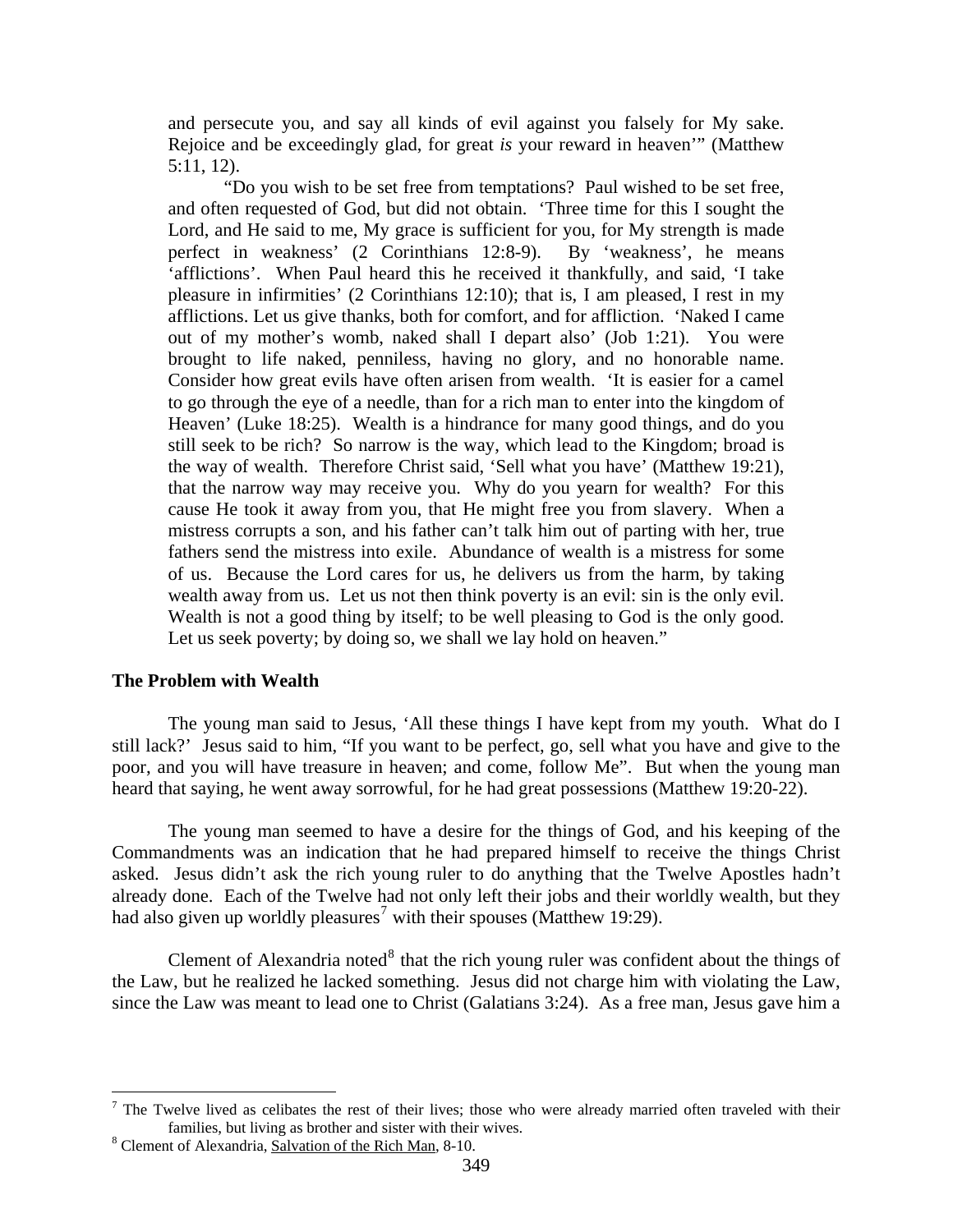choice, in order that he might take ownership of his own salvation. The choice Jesus offered was similar to that illustrated in the example of Mary and Martha<sup>[9](#page-5-0)</sup>.

"The rich young ruler was perfectly persuaded that nothing was lacking to him regarding righteousness, but yet he felt himself entirely destitute of life. Therefore he asked Him who alone is able to give it. With reference to the Law, he carries confidence; but the Son of God he addresses in supplication. He is transferred from faith to faith. As perilously tossing on the waves and occupying a dangerous anchorage in the Law, he goes to Jesus to find a haven."

"Jesus does not charge him with violating all things out of the  $Law<sup>10</sup>$  $Law<sup>10</sup>$  $Law<sup>10</sup>$ , but loves him, and fondly welcomes his obedience in what he had learned. He says that he is not perfect regarding eternal life; that is, he had not fulfilled what is perfect, and that he was a doer indeed of the Law, but ignorant of true life. The things of the Law are good, for 'the commandment is holy' (Romans 7:12), as far as a sort of training with fear and preparatory discipline goes, leading as it did to the culmination of grace. But Christ is the end 'of the Law for righteousness to everyone that believes' (Romans 10:4); not as a slave making slaves, but as sons, brethren, and fellow-heirs, who perform the Father's will."

"Consequently, he was not yet perfect. The expression 'if you want' showed the self-determination of the soul speaking with Him in a divine manner. The choice depended on the man as being free; but the gift depended on God as the Lord. God gives to those who are willing, those who are eager, and those who ask, so that their salvation may become their own. For God does not compel us, for compulsion is repugnant to God, but He supplies to those who seek, grants to those who ask, and opens to those who knock. If you want, then, if you really want, and are not deceiving yourself, acquire what you lack. One thing the rich young ruler lacked, the one thing which lasts, the good, that which is above the Law, which the Law does not give, which the Law does not contain, which is the special right of those who live. He who had fulfilled all the demands of the Law from his youth, was not able to complete this one thing, which the Lord asked, so as to receive the eternal life he desired. He departed sad, bothered at the commandment of the life, which he sought. He did not truly want life, as he claimed, but aimed at the mere reputation of having made the good choice. He was capable of doing many things; but the one thing, the work of life, he was powerless and unable to accomplish. This is similar to what the Lord said to Martha, who was occupied with many things, and distracted and troubled with serving. She blamed her sister, who quit serving, and set herself at His feet, devoting her time to learning. 'You are troubled about many things, but Mary has chosen the good part, which shall not be taken away from her' (Luke 10:39-42). Similarly Jesus asked the rich young ruler to leave his busy life, cling to Him and adhere to the grace of Him who offered everlasting life."

John Chrysostom stated<sup>[11](#page-5-2)</sup> that Christ advised the rich young ruler to "strip himself of his money, not that he would lose what he had, but that he would add to his possessions. Christ

<span id="page-5-0"></span><sup>&</sup>lt;sup>9</sup> That is, Jesus offered the rich young ruler the choice of leaving the busy life pursuing worldly things for the life as an apostle.<br><sup>10</sup> Jesus did not charge the rich young ruler with violating the 1<sup>st</sup> Commandment, although that may very well have

<span id="page-5-1"></span>been the case with his fixation on his wealth.<br><sup>11</sup> John Chrysostom, <u>Homilies on Matthew</u>, LXIII, 2.

<span id="page-5-2"></span>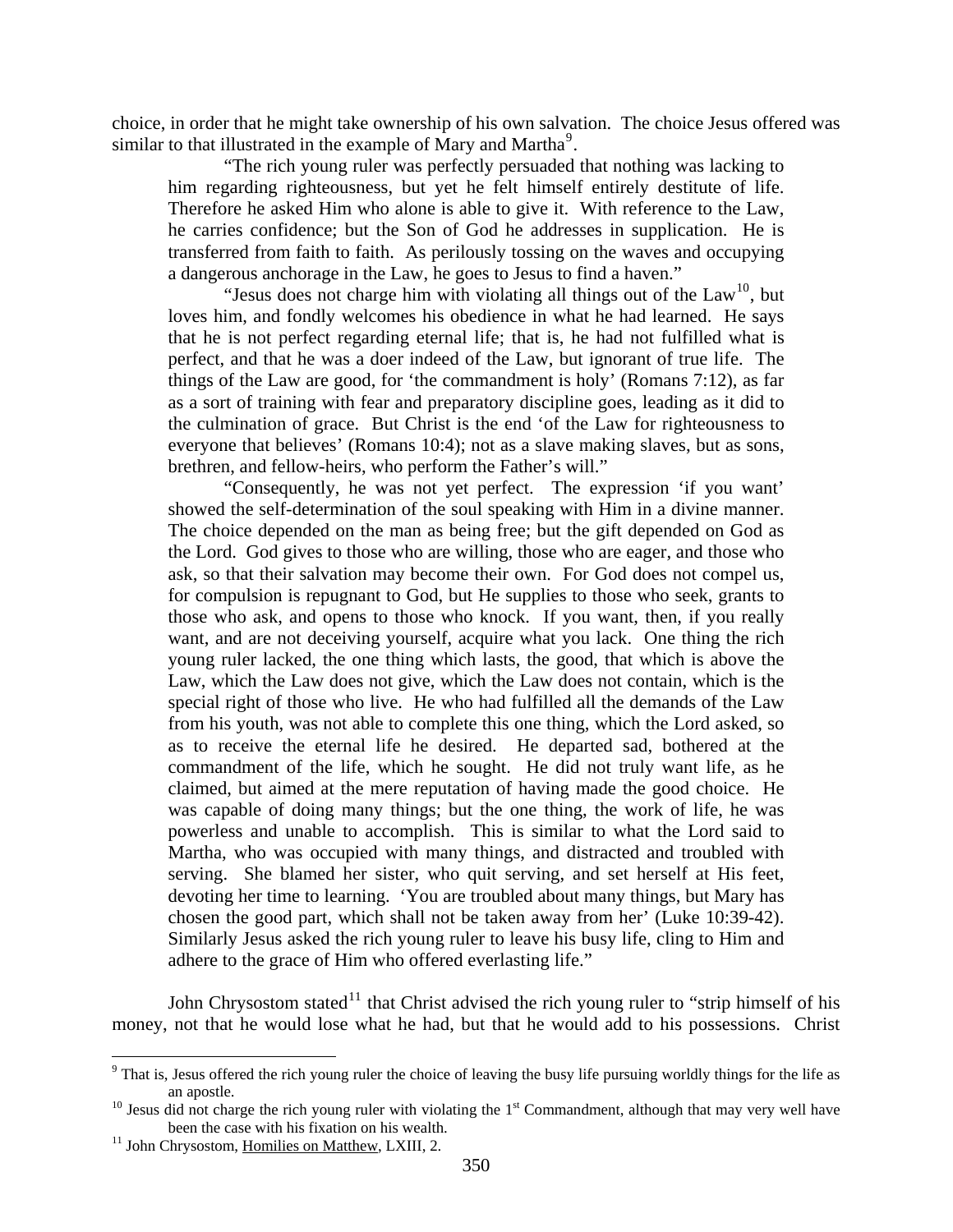would give him more than He required him to give up; and not only more, but as much greater as Heaven is greater than earth. He called it a treasure, showing the plenteousness of the recompense, its permanency, its security, so far as was possible by human examples to convey to the hearer."

"For they that have little are not equally held in subjection, as they that are overflowed with great affluence; for then the love of it becomes more tyrannical. The increase of acquisitions kindles the flame more and renders the consumers poorer, inasmuch as it puts them in greater desire, and makes them have more feeling of their want".

John Cassian stated<sup>[12](#page-6-0)</sup> that the Lord tests people's faith, examining our faith in two methods, those in prosperity and those in adversity, and these come about in three ways. The three ways are (1) proving our faith, (2) improving our life to rid it of minor sins and (3) discipline because our sins deserve it. Cassian went into great detail regarding the  $2<sup>nd</sup>$  and  $3<sup>rd</sup>$ ways. We don't normally think of prosperity as a method of examining our faith, but it can be just exactly that, if our love of our goods overpowers our love for God. We don't usually think of great prosperity as a time when God is testing us, but that is exactly what He did with Israel (Deuteronomy 8:2, 11-18) when they became prosperous after the Conquest.

When His disciples heard Jesus' statement about the difficulties of a rich man entering the Kingdom of God, they were astonished (Matthew 19:25, Mark 10:26) and said, "Who then can be saved?" (Luke 18:26) As part of their culture, their concept of a rich man was someone who was blessed by God more than most people. If he's more blessed than most<sup>[13](#page-6-1)</sup> and still he can't be saved, who can? Cyril of Alexandria comments<sup>[14](#page-6-2)</sup> on this as follows:

"But what does the Lord reply? 'The things that are impossible with men, are possible with God.' He has reserved, therefore, for those who possess wealth, the possibility of being counted worthy. Yet it is possible for them in another way to obtain honor. Christ Himself has shown us how this can happen, 'Make to yourselves friends of the unrighteous mammon; that when it has failed, they may receive you in an everlasting house' (Luke 16:9). There is nothing to prevent the rich, if they will, from making the poor partakers and sharers of the abundance, which they possess."

At the end of today's Gospel reading, Jesus addressed this in the lives of the Twelve. Peter asked, "See, we have left all and followed You. Therefore what shall we have?" (Luke 18:28). Jesus answered:

- You, the Twelve, will sit on 12 thrones and judge the 12 tribes of Israel (Matthew 19:28)
- Everyone who has given up riches or relationships for My Name's sake will receive a hundredfold in this life (i.e. spiritual gifts) along with persecutions<sup>[15](#page-6-3)</sup>, and in the age to come, eternal life (Mark 10:30).
- Many who are first will be last and the last first (Mark 10:31). That is, those taking oaths of poverty may do quite well on their investment after all!

<span id="page-6-0"></span><sup>&</sup>lt;sup>12</sup> John Cassian, Conferences, VI, xi.

<span id="page-6-1"></span><sup>&</sup>lt;sup>13</sup> For more details on their cultural understanding of a rich man's blessings, see the Gospel lesson for the 9<sup>th</sup> Sunday <sup>14</sup> Cyril of Alexandria, <u>Commentary on Gospel of Luke</u>, Chapter 18, Homily 123, Studion Publishers, 1983, p. 491.<br><sup>15</sup> For more details of this, see the study under the Special Feast Days for the Unmercenary Healers.

<span id="page-6-3"></span><span id="page-6-2"></span>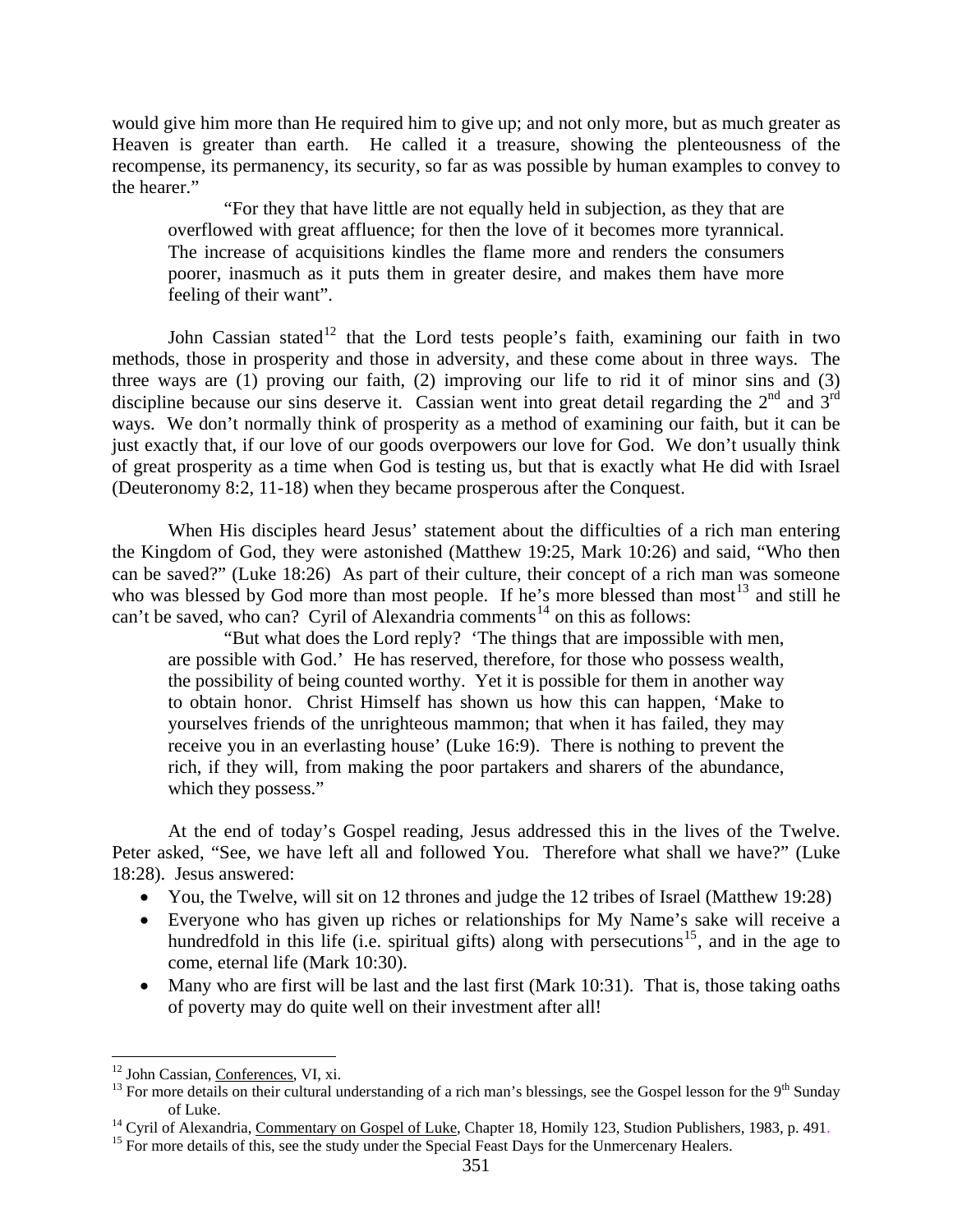<span id="page-7-0"></span>Another aspect to the question, "Who then can be saved?" is found in Old Testament Law. Being rich under the Old Testament Law meant being blessed by the Lord (Deuteronomy 28:1-12). But there were strings attached to these blessings: those that were blessed were expected to be very generous with their wealth (Deuteronomy 14:28-29, 15:7-11, 26:12-15). But the Law by itself cannot legislate conditions of the heart. The Law was meant to bring the believer to Christ (John 5:39-40, 45-47), for with God all things are possible (Luke 18:27).

While the direct subject matter in this Gospel lesson was riches, by extension it can be applied to other worldly endeavors. Isaac of Nineveh wrote<sup>[16](#page-7-1)</sup>:

"The mind of a man engaged in spiritual endeavor who enters into a relationship with the world, is like a navigator who is calmly sailing the sea, but suddenly finds himself amidst submerged rocks and suffers shipwreck. You must first learn and understand the term 'world' in its purely inward significance; you will be able to learn about your soul, how far is it removed from the world and what is it mixed with that is of the world. 'World' is a collective name, embracing what are called passions, carnal life and minding of the flesh".

#### **What Does It Mean to Become Perfect?**

Jesus said to the rich young ruler, "If you want to be perfect, go, sell what you have and give to the poor, and you will have treasure in heaven; and come, follow Me" (Matthew 19:21). Jesus' advice is not a command; it is a call. We don't have to do this; but we can if we want to. If we want to be perfect, we are invited to follow Christ and do as He and the Apostles and the Early Church did. The means to doing this is to sell what we have, such that we will have treasure in heaven.

Ambrose of Milan summarized<sup>[17](#page-7-2)</sup> this in his treatise "Concerning Widows", where his subject was whether widows should remain celibate. The same advice applies here: we have the opportunity of going beyond the precepts and Commandments if we want to. The rewards for doing so are immeasurably greater.

"You will see the difference between precept and advice. The Law commanded us not to murder, commit adultery or bear false witness; that is a Commandment, which has a penalty for its transgression. But when the young man said that he had fulfilled all the Commandments of the Law, he is given advice that he should sell all that he had and follow the Lord, for these things are not imposed as commands, but are offered as advice. There are two ways of commanding things, one by way of precept, the other by way of advice. And so the Lord in one way says, 'You shall not kill', where He gives a Commandment; in the other He says, 'If you want to be perfect, sell all that you have' (Matthew 19:21). He is, then, not bound by a Commandment to whom the choice<sup>[18](#page-7-3)</sup> is left."

"Those who have fulfilled the Commandments are able to say, 'We are unprofitable servants, we have done that which was our duty to do' (Luke 17:10). The virgin does not say this, nor does he who sold all his goods. Instead they await the stored-up rewards like the holy Apostle who says, 'See, we have left all and followed You. Therefore what shall we have?' (Matthew 19:27) He doesn't

<span id="page-7-3"></span><span id="page-7-2"></span>

<span id="page-7-1"></span><sup>&</sup>lt;sup>16</sup> Isaac of Syria, <u>Directions of Spiritual Training</u>, Texts 59, 22, 23<br><sup>17</sup> Ambrose of Milan, <u>Concerning Widows</u>, XII, 73-74.<br><sup>18</sup> This implies that the rich young ruler was, in fact, capable of making this choice.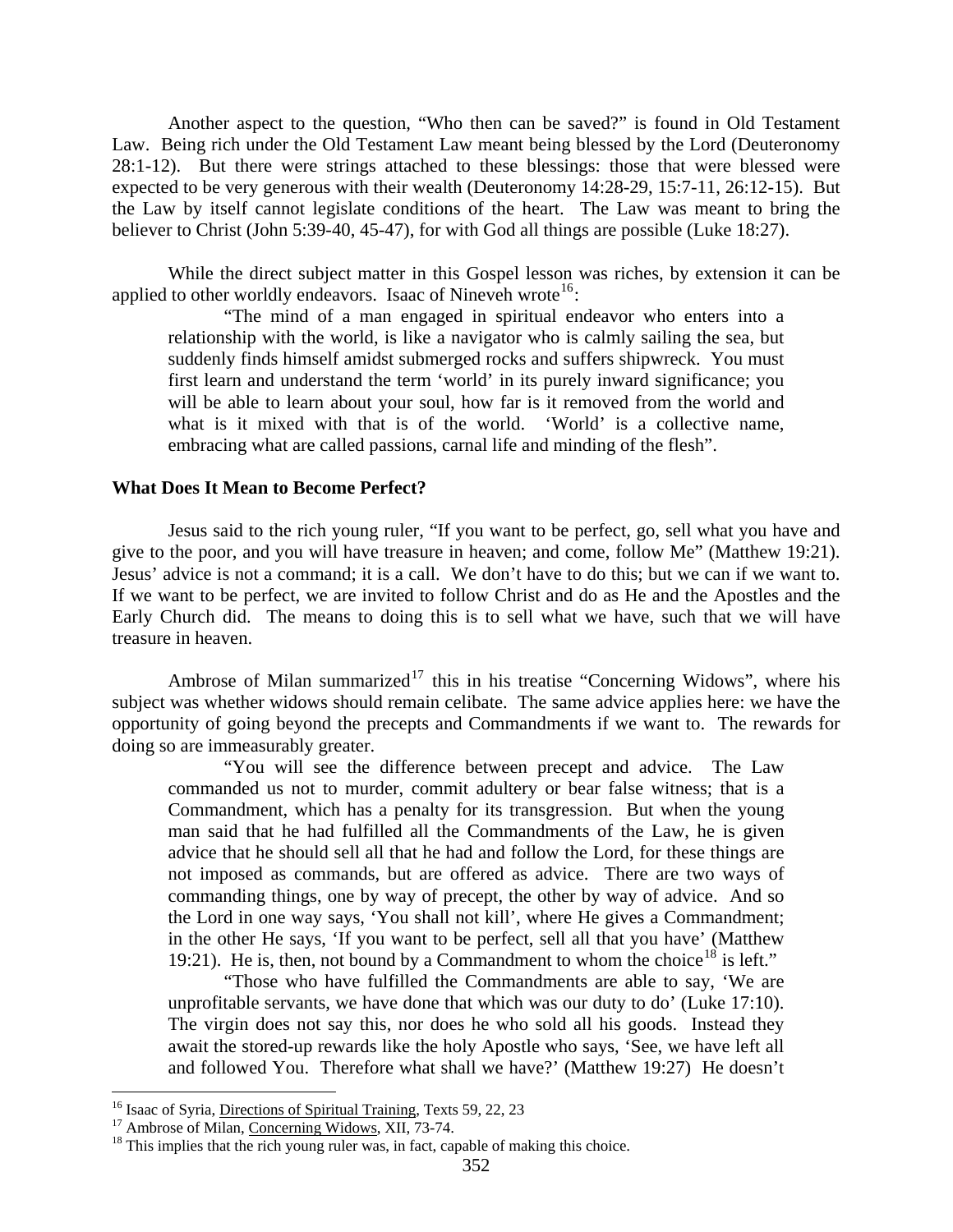say, like the unprofitable servant, that he has done that which was his duty to do, but he has been profitable to his Master. He has multiplied the talents entrusted to him by the increase he has gained, having a good conscience; without anxiety as to his merits, he expects the reward of his faith and virtue. And so it is said to him and the others, 'In the regeneration, when the Son of Man sits on the throne of His glory, you who have followed Me will also sit on twelve thrones, judging the twelve tribes of Israel' (Matthew 19:28). And to those who had faithfully preserved their talents, He promises rewards indeed, though smaller saying, 'Because you have been faithful over a few things, I will make you ruler over many things. Good faith, then, is due, but mercy is in the rewards. He who has kept good faith has deserved that good faith should be kept with him. He who has made good profit, because he has not sought his own benefit, has gained a claim to a heavenly reward."

Cyprian of Carthage stated<sup>[19](#page-8-0)</sup> that a blind love of material things is like a chain that anchors us to this world, possesses us and leaves us as food for the serpent. By contrast, everyone in the Early Church sold what they had and laid the proceeds at the Apostles' feet.

"The truth, brethren, must not be disguised; nor must the cause of our wound be concealed. A blind love of one's own property has deceived many; they could not be prepared for their departure, when their wealth fettered them like a chain. By those bonds virtue was retarded, faith was burdened, the spirit was bound, and the soul was hindered. Those, who were involved in earthly things, become food for the serpent, which, according to God's sentence, feeds upon earth. Therefore the Lord the teacher of good things, warning about the future, says, 'If you want to be perfect, go, sell all that you have, and give to the poor, and you shall have treasure in heaven; and come follow me' (Matthew 19:21). If rich men did this, they would not perish by their riches; if they laid up treasure in heaven, they would not have a domestic enemy. Heart and mind and feeling would be in heaven, if their treasure were in heaven. He could not be overcome by the world if he had nothing in the world whereby he could be overcome. He would follow the Lord loose and free, as did the Apostles, and many in the times of the Apostles. Many left both their means and their relatives<sup>[20](#page-8-1)</sup>, and clung to Christ with undivided ties."

"How can they follow Christ, who are held back by the chain of their wealth? Or how can they seek heaven, and climb to lofty heights, who are weighed down by earthly desires? They think that they possess, when they are rather possessed; they are slaves of their profit, and not lord of their own money. Paul indicts these men, when he says, 'But those that will be rich, fall into temptation, and a snare, and into many foolish and hurtful lusts, which drown men in destruction and in perdition. For the root of all evil is the love of money, which, while some have coveted, they have wandered from the Faith, and pierced themselves through with many sorrows' (1 Timothy 6:10). With what rewards does the Lord invite us to contempt of worldly wealth? 'There is no one who has left house or parents or brothers or wife or children, for the sake of the kingdom of God, who shall not receive many times more in this present time, and in the age

<span id="page-8-1"></span><span id="page-8-0"></span><sup>&</sup>lt;sup>19</sup> Cyprian, Treatises, III, 11-12.<br><sup>20</sup> It is more difficult for us to do this today since the support structure that was present in the Church after Pentecost is missing today. The only practical way to do this today is in a monastic community.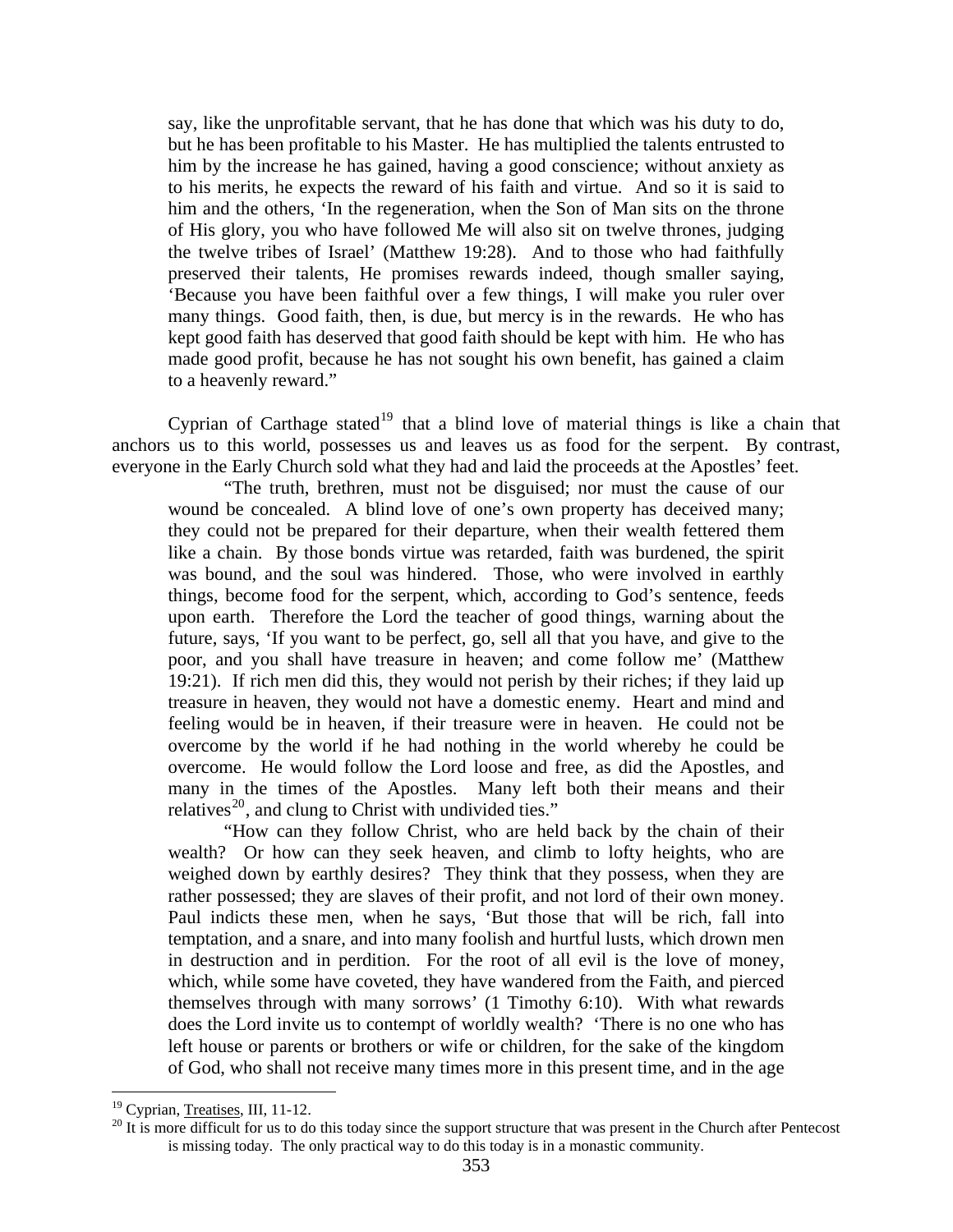to come eternal life' (Luke 18:29-30). If we know these things, from the truth of the Lord who promises, not only is this loss not to be feared, but even to be desired. The Lord Himself announces to us, 'Blessed are you when men shall persecute you, and when they shall separate you from their company, and shall cast you out, and shall speak of your name as evil, for the Son of man's sake! Rejoice in that day, and leap for joy; for, behold, your reward is great in heaven'" (Matthew 5:11-12 loosely).

Jerome wrote<sup>[21](#page-9-0)</sup> to a priest-monk who had abandoned the solitary life in the desert to return to clerical duties in Aquileia. Jerome called the celibate life "perfect", in that it was an imitation of the life of the Apostles.

"See how Peter left his net; see how the publican (i.e. Matthew 9:9) rose from the receipt of custom. In a moment he became an Apostle. 'The Son of man has nowhere to lay his head' (Matthew 8:20), and do you plan wide porticos and spacious halls? If you look to inherit the good things of the world you can no longer be a joint-heir with Christ. You are called a monk, and has the name 'monk' no meaning?"

"Listen to the words of the Lord, 'If you want to be perfect, go, sell what you have and give to the poor, and come, follow Me' (Matthew 19:21). You have already promised to be perfect. For when you left the army and made yourself a celibate for the kingdom of heaven's sake, you did so that you might follow the perfect life. Now the perfect servant of Christ has nothing beside Christ. If he has anything beside Christ he is not perfect. If he is not perfect when he has promised God to be so, his profession is a lie. 'The mouth that lies slays the soul' (Wisdom 1:11 LXX). To conclude, then, if you are perfect you will not set your heart on your father's goods; and if you are not perfect you have deceived the Lord. The Gospel thunders forth its divine warning, 'You cannot serve two masters' (Luke 16:13), and does anyone dare to make Christ a liar by serving both God and Mammon? Repeatedly does He proclaim, 'If anyone desires to come after Me, let him deny himself, and take up his cross, and follow Me' (Matthew 16:24). If I load myself with gold can I think that I am following Christ? Surely not! 'He that said he abides in Him ought to walk even as He walked.'"

Jerome also wrote<sup>[22](#page-9-1)</sup> to Demetrias, a highborn Roman lady, who had recently taken up the celibate life, to help guide her on her new mode of living. He advised her that we can choose to be perfect, just as Jesus advised the rich young ruler to choose. This is what the Apostles and the Early Church chose to do.

"I think it is unnecessary to warn you against covetousness, since it is the way of your family both to have riches and to despise them. Paul tells us that covetousness is idolatry (Ephesians 5:5), and there was one who asked the Lord, 'Good Master, what good thing shall I do that I may have eternal life?' He thus replied, 'If you want to be perfect, go and sell what you have and give to the poor, and you shall have treasure in heaven; and come and follow me' (Matthew 19:21). Such is the climax of complete apostolic virtue — to sell all that one has and to distribute to the poor (Luke 18:22) and thus freed from all earthly burdens to fly

<span id="page-9-0"></span><sup>&</sup>lt;sup>21</sup> Jerome, Letter to Heliodorus, XIV, 6.

<span id="page-9-1"></span> $22$  Jerome, Letter to Demetrias, CXXX, 14.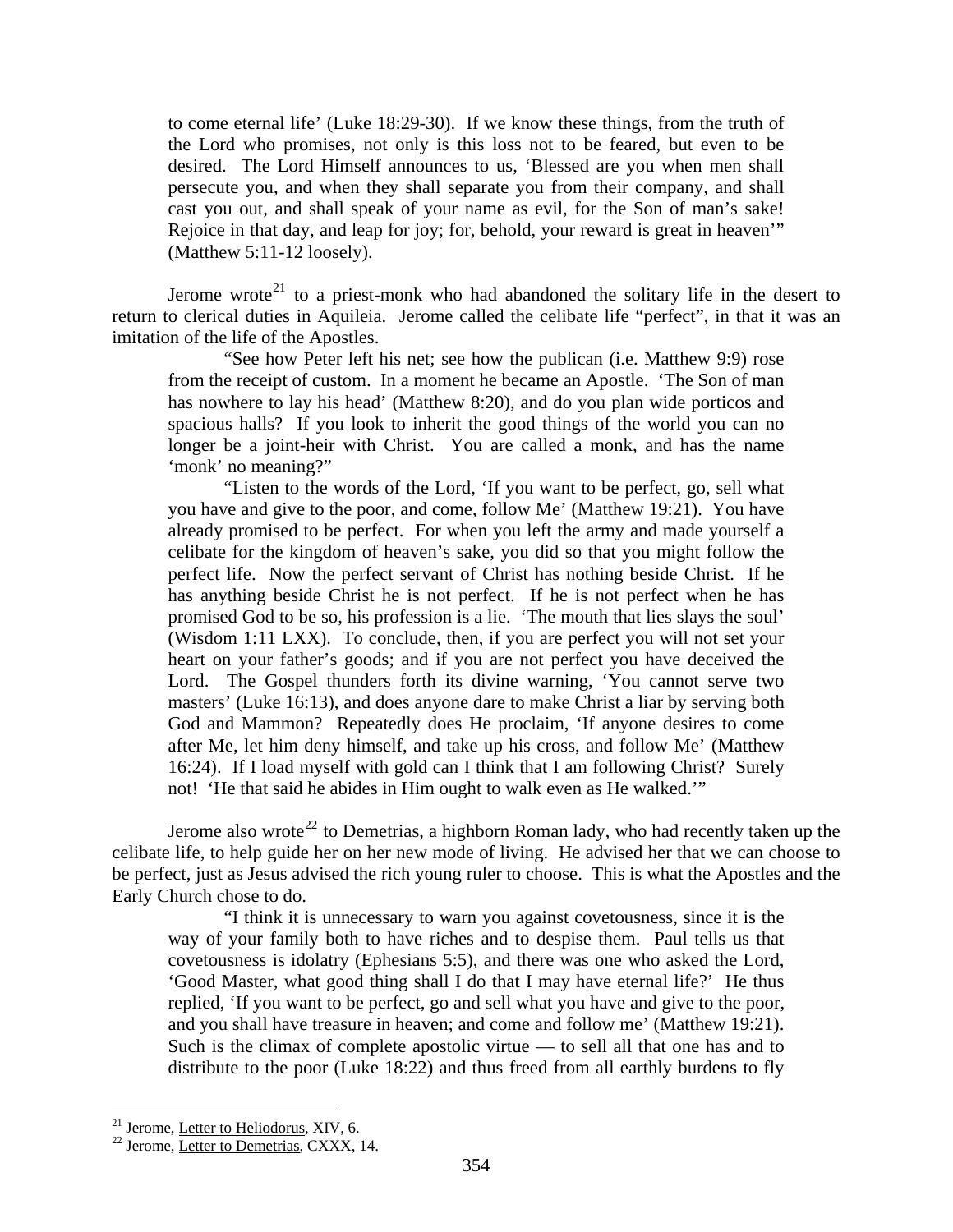up to the heavenly realms with Christ. To us, or I should rather say to you, a careful stewardship is entrusted, although in such matters full freedom of choice is left to every individual, whether old or young. Christ's words are 'if you want to be perfect'. I do not compel you, He seems to say, I do not command you, but I set the palm before you, I show you the prize; it is for you to choose whether you will enter the arena and win the crown. Let us consider how wisely Wisdom has spoken. 'Sell what you have'! To whom is the command given? Why, to him to whom it was said, 'if you want to be perfect'. Don't sell just a part of your goods but 'all that you have'. And when you have sold them, what then? 'Give to the poor'. Not to the rich, not to your kinsfolk, not to minister to selfindulgence; but to relieve need. It does not matter whether a man is a priest, a relative or an acquaintance; you must think of nothing but his poverty. Let your praises come from the stomachs of the hungry and not from the rich banquets of the overfed. We read in the Acts of the Apostles how, while the blood of the Lord was still warm and believers were in the fervor of their first faith, they all sold their possessions and laid the price of them at the Apostles' feet (to show that money ought to be trampled underfoot) and 'distribution was made to every man according as he had need' (Acts 4:34-35). But Ananias and Sapphira proved timid stewards, and deceitful ones; therefore they brought on themselves condemnation. For having made a vow, they offered their money to God as if it was their own and not His to whom they had vowed it. Keeping back for their own use a part of that which belonged to another, through fear of famine, which true faith never fears, they drew down on themselves suddenly the avenging stroke, which was meant not in cruelty towards them but as a warning to others. In fact the Apostle Peter by no means called down death upon them, but he merely announced God's judgment by the spirit of prophecy, that the doom of two persons might be a lesson to many (Acts 5:1-10).

Jerome wrote<sup>[23](#page-10-0)</sup> to Pammachius, a Roman Senator, whose wife and daughter had passed away, and who had become a monk, encouraging Pammachius to continue what he had started.

"'If you want to be perfect', the Lord says, 'go and sell what you have and give to the poor and come and follow me' (Matthew 19:21). Great enterprises are always left to the free choice of those who hear them. Paul refrains from making virginity a positive duty, because the Lord in speaking of celibates, who had made themselves such for the kingdom of heaven's sake, finally said, 'He who is able to accept *it,* let him accept *it*' (Matthew 19:12). 'It is not of him that wills, nor of him that runs, but of God that shows mercy' (Romans 9:16). If you want to be perfect! There is no compulsion laid upon you; if you are to win the prize, it must be by the exercise of your own free will. If therefore you want to be perfect and desire to be as the Prophets, as the Apostles, as Christ Himself, don't sell a part of your wealth, but all that you have, lest the fear of want become an occasion of unfaithfulness, and you perish with Ananias and Sapphira (Acts 5:1-10). And when you have sold everything, give the proceeds not to the wealthy or to the haughty but to the poor. Give each man enough for his immediate need, but do not give money to swell what a man has already. 'You shall not muzzle an ox while it treads out the grain' (1 Corinthians 9:9), and 'the laborer is worthy of his

<span id="page-10-0"></span><sup>&</sup>lt;sup>23</sup> Jerome, Letter to Pammachius, LXVI, 8.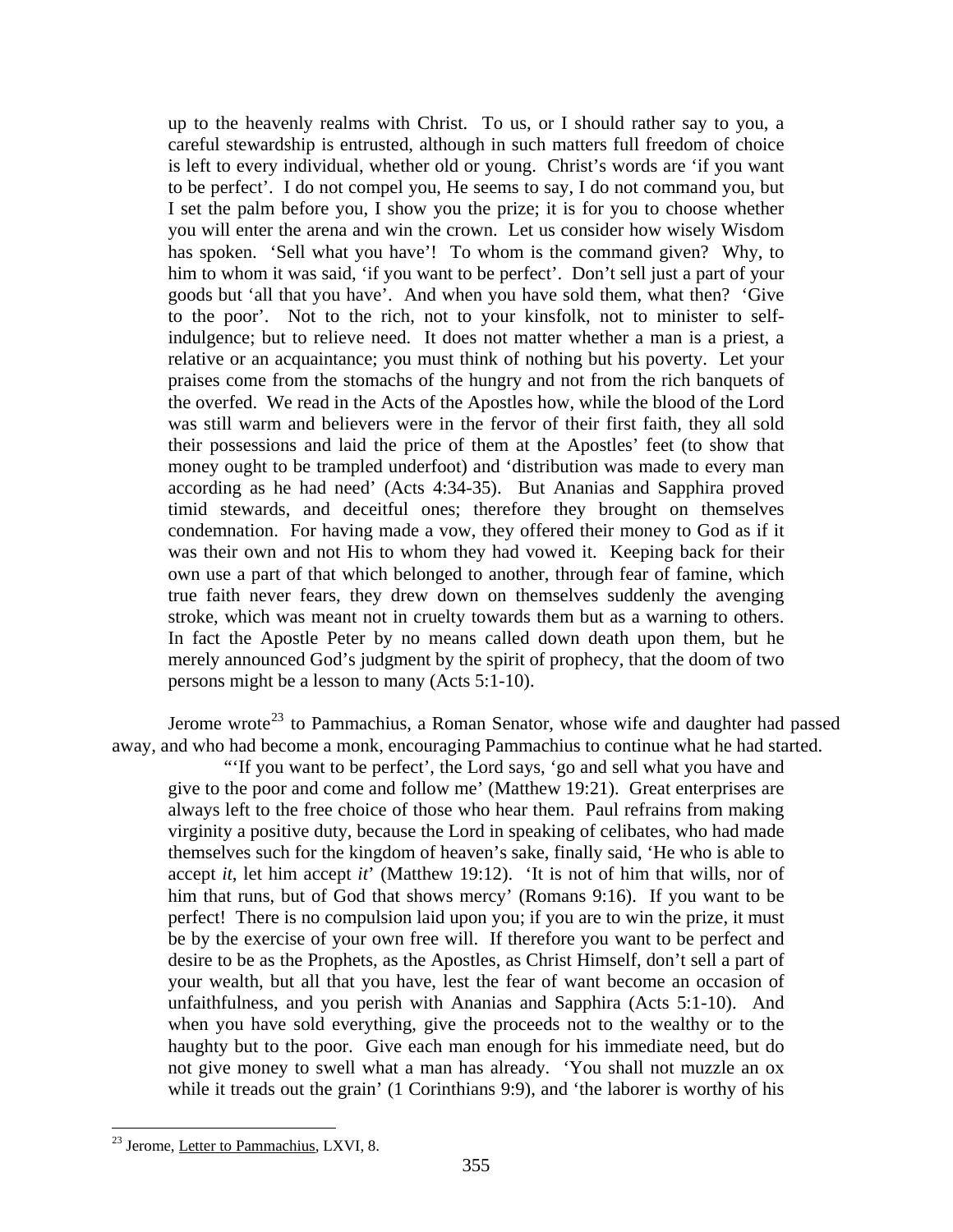<span id="page-11-0"></span>wages' (1 Timothy 5:18). Again 'those who serve at the altar partake of *the offerings of* the altar'" (1 Corinthians 9:13).

John Chrysostom noted<sup>[24](#page-11-1)</sup> that just because something is permitted by the Law, doesn't mean that we ought to do it or stop short at what the Law commands. To the rich young ruler, Jesus didn't say, "Sell what you have", but "If you want to be perfect, sell". This leaves much to our own desire regarding how blessed we want to be.

"Let us not despise the poor or the weak, beloved, 'lest we hinder the Gospel of Christ' (1 Corinthians 9:12); that we may not betray our own salvation. Do not say when your brother is offended, 'this or that, whereby he is offended, has not been forbidden; it is permitted'. I have something greater to say to you, 'Even though Christ Himself has permitted it, yet if you see anyone injured, stop and do not use the permission' (1 Corinthians 8, 10:23-33 loosely). Paul did this; when he might have received, Christ having granted permission, he chose not to receive. Thus our Lord in His mercy has mixed much gentleness with His precepts that everything might not be merely of commandment, but that we might do much also of our own mind. It was in His power to extend the Commandments further to say, 'he who doesn't fast continually, let him be chastised; he who doesn't keep his virginity, let him be punished; he that doesn't strip himself of all that he has, let him suffer the severest penalty'. But he didn't do so, giving you occasion, if you will, to be forward in doing more. When He was speaking about virginity, He said, 'He who is able to accept *it,* let him accept *it*' (Matthew 19:12). In the case of the rich man, some things He commanded, but some He left to the determination of his mind. He didn't say, 'Sell what you have', but, 'If you want to be perfect, sell' (Matthew 19:21). Not only do we refuse to do more, and to go beyond the precepts, but we fall very short even of the measure of things commanded. Whereas Paul suffered hunger that he might not hinder the Gospel; we don't have the heart even to spend what is in our own accounts, though we see innumerable souls destitute."

## **Following Christ**

1

Jesus said to the rich young ruler, "If you want to be perfect, go, sell what you have and give to the poor, and you will have treasure in heaven; and come, follow Me" (Matthew 19:21). But just what does He mean by "following Him"? There are several aspects to this.

#### **Our Free Will to Follow Christ**

own faith that does this. Irenaeus stated<sup>[25](#page-11-2)</sup> that all things are possible for us, since we are in the image of God, have freedom and a free will, and it is in our power to do what we want. Christ advises us to do some things and abstain from others. If we choose right, all things are possible for us. Thus Jesus spoke at several occasions, "According to your faith, let it be done to you", where it is our

"It is in man's power to disobey God, and to forfeit what is good; but such conduct brings no small amount of injury. On this account Paul says, 'All things

<span id="page-11-1"></span><sup>&</sup>lt;sup>24</sup> John Chrysostom, <u>Homilies on 1 Corinthians</u>, XXI, 8.<br><sup>25</sup> Irenaeus, <u>Against Heresies</u>, IV, xxxvii, 4-5.

<span id="page-11-2"></span>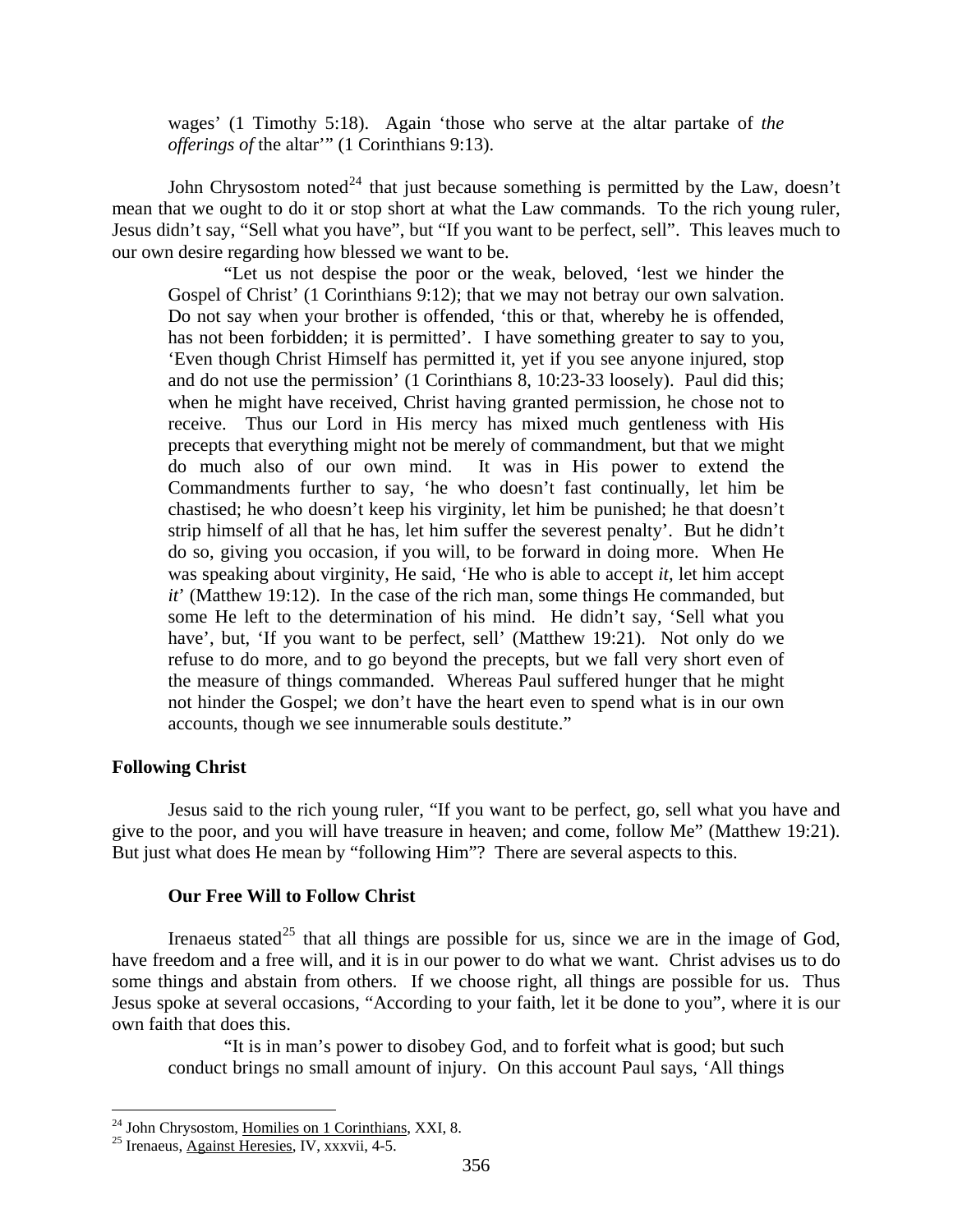<span id="page-12-0"></span>are lawful to me, but not all things are helpful' (1 Corinthians 6:12). Referring to man's liberty, in which respect 'all things are lawful', God does not force anyone to do anything; by the expression 'not helpful', Paul pointed out that we 'should not use our liberty as a cloak of maliciousness' (1 Peter 2:16), for this is not helpful. Again he says, 'Every man speak the truth with his neighbor' (Ephesians 4:25). And, 'Let no corrupt word proceed out of your mouth' (Ephesians 4:29), not filthiness, foolish talking, or dirty jokes, which are not helpful, but rather let us speak the giving of thanks. 'For you were sometimes darkness, but now you light in the Lord'; 'walk honestly as children of the light' (Ephesians 5:8), not in carousing and drunkenness, not in bed-hopping with no moral restraint, not in strife and envy' (Romans 13:13). 'And such were some of you. You were washed, but you were sanctified, but you were justified in the name of the Lord Jesus' (1 Corinthians 6:11). If then it were not in our power to do or not to do these things, what reason had the Apostle, and much more the Lord Himself, to advise us to do some things, and to abstain from others? Because man possessed free will from the beginning, and God possesses free will, in whose likeness man was created. Advice is always given to man to hold onto the good, which is done by obedience to God."

"In works, and in faith, has God preserved the will of man free and under his own control, saying, 'According to your faith let it be to you' (Matthew 9:29); thus showing that there is a faith especially belonging to man, since he has an opinion especially his own. Again, 'All things are possible to him that believes' (Mark 9:23); and, 'Go your way; and as you have believed, so let it be done to you' (Matthew 8:13); and 'O woman, great *is* your faith! Let it be to you as you desire' (Matthew 15:28). Now all such expressions demonstrate that man is in his own power with respect to faith. And for this reason, 'He who believes in the Son has everlasting life; and he who does not believe the Son shall not see life, but the wrath of God shall remain upon him' (John 3:36). In the same manner the Lord, both showing His own goodness, and indicating that man is in his own free will and his own power, said to Jerusalem, 'How often I wanted to gather your children together, as a hen gathers her chicks under *her* wings, but you were not willing! Therefore your house shall be left to you desolate" (Matthew 23:37-38).

#### **Following Christ out of Love**

 $\overline{a}$ 

John Chrysostom noted<sup>[26](#page-12-1)</sup> Paul's words, "Though I bestow all my goods to feed *the poor*, and though I give my body to be burned, but have not love, it profits me nothing" (1 Corinthians 13:3). This implies that there were some in Corinth, who had given up all their goods to feed the poor (the ascetics), and that some were being martyred by being burned alive (the martyrs). Jesus spoke to this regarding what rewards the ascetics and the martyrs can expect. Paul spoke to this pointing out that loving one's neighbor is also crucial, and that this is implied in Jesus' words to the rich young ruler, when He said, "come follow Me".

"Paul didn't say 'if I die', but he names the most terrible of all deaths, the being burned alive (1 Corinthians 13:3), and said that even this without love is no great thing."

<span id="page-12-1"></span><sup>&</sup>lt;sup>26</sup> John Chrysostom, Homilies on 1 Corinthians, XXXII, 8, 10. For similar arguments, see John Cassian, Conference of Abbot Paphnutius, I, iii, 7.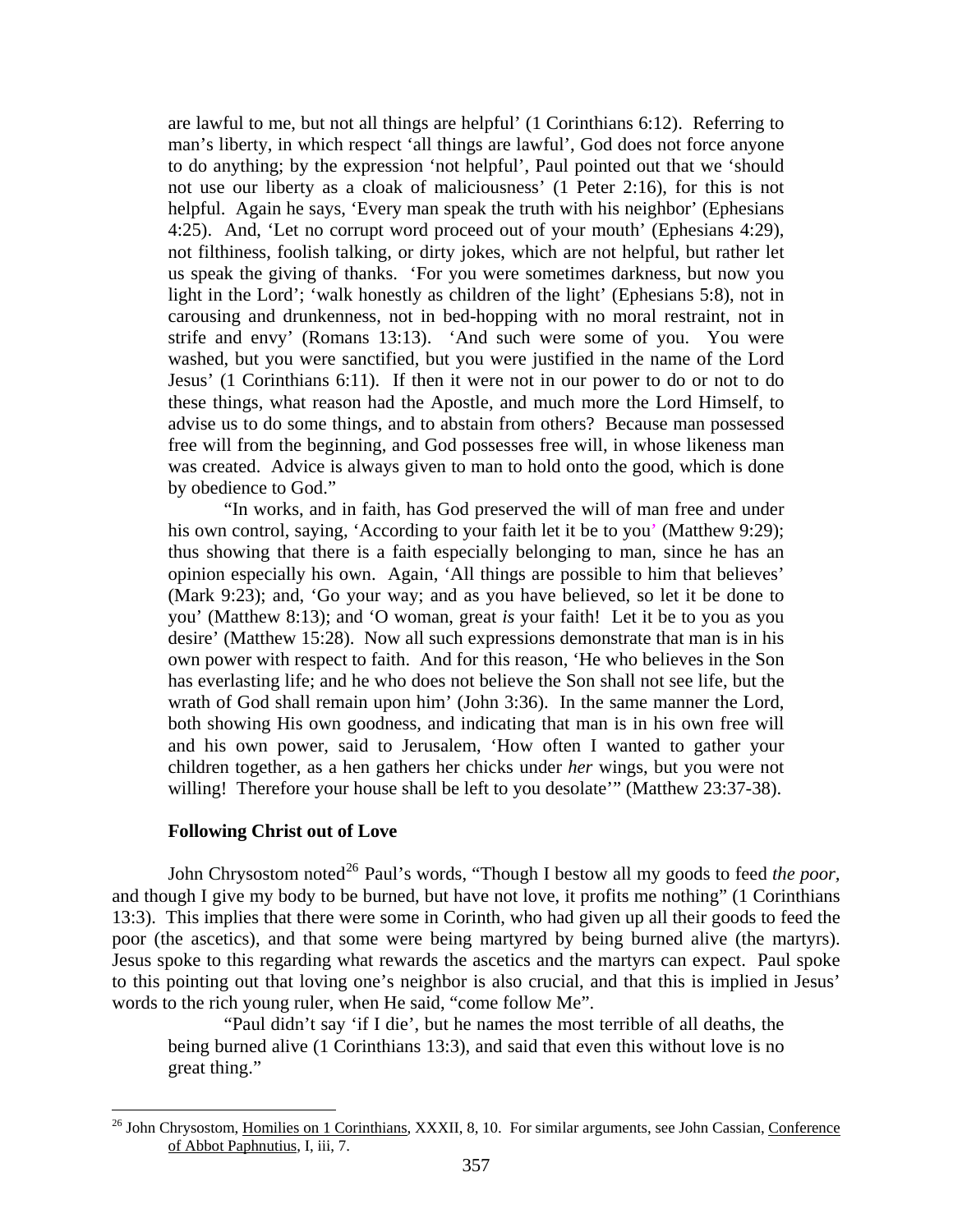"To the rich man Jesus said, 'If you want to be perfect, sell what you have and give to the poor, and come, follow me' (Matthew 19:21). Speaking of love for one's neighbor, He said, 'Greater love has no man than this, that a man may lay down his life for his friends' (John 15:13). Even before God this is greatest of all. Even if we should lay down our life for God's sake, and not merely lay it down, but so as even to be burned, we shall have no great advantage if we don't love our neighbor. That the gifts are of no great profit without love is no marvel, since our gifts are a secondary consideration to our way of life. Many have displayed gifts, and yet on becoming vicious have been punished, such as those who 'prophesied in His name, and cast out many demons, and performed many mighty works' (Matthew 7:22). An example is Judas the traitor; others, exhibiting a pure life as believers, have needed nothing else in order to obtain their salvation."

"That the gifts should require love is no marvel. But Christ appears to announce His great rewards to both the ascetics and the martyrs. To the rich man He said, 'If you want to be perfect, sell your goods, and give to the poor, and come, follow me' (Matthew 19:21). Speaking to the disciples about martyrdom He said, 'Whoever shall lose his life for My sake, shall find it' (Matthew 10:39); and, 'Whoever shall confess Me before men, him will I also confess before My Father who is in heaven' (Matthew 10:32). For great indeed is the labor of this achievement, and nearly surpassing nature itself; this is well known to such as have had these crowns granted to them. No language can set it before us; so noble a soul does the deed belong to and so exceedingly wonderful is it."

"But how, after Christ had said that both the ascetics and the martyrs belong to perfection, does Paul state that these without love are imperfect? Paul is not contradicting Jesus, but harmonizing with Him. In the case of the rich man, Jesus said not merely, 'sell your goods, and give to the poor', but He added, 'and come, follow Me'. Not even the following Him proves any man a disciple of Christ so completely as the loving one another."

Chrysostom also stated<sup>[27](#page-13-0)</sup> that almsgiving is at the center of the hearts of those who follow Christ. This was true of the Church following Pentecost, and Daniel even advised King Nebuchadnezzar to embrace it in Babylon.

"For what reason was Christ maintained by women (Luke 8:2-3), since women followed Him and served Him (Mark 15:40-41)? This was to teach us from the first that He is concerned for those who do good. Could not Paul, who supported others by his own hands, have maintained himself without assistance from others? But you see him receiving and requesting aid. Hear the reason for it: 'Not that I seek the gift, but I seek the fruit that abounds to your account' (Philippians 4:17). At the beginning too, when men sold all their possessions and laid them at the Apostles' feet, the Apostles were more concerned for the givers than for those who received their alms. For if their concern had only been that the poor might be relieved by any means, they would not have judged so severely the sin of Ananias and Sapphira, when they kept back their money. Paul would not have charged men to give 'not grudgingly or of necessity' (2 Corinthians 9:7) either if he was discouraging giving to the poor. No, but he considers the good of

<span id="page-13-0"></span> $\overline{a}$  $27$  John Chrysostom, Homilies on Titus, VI, Moral.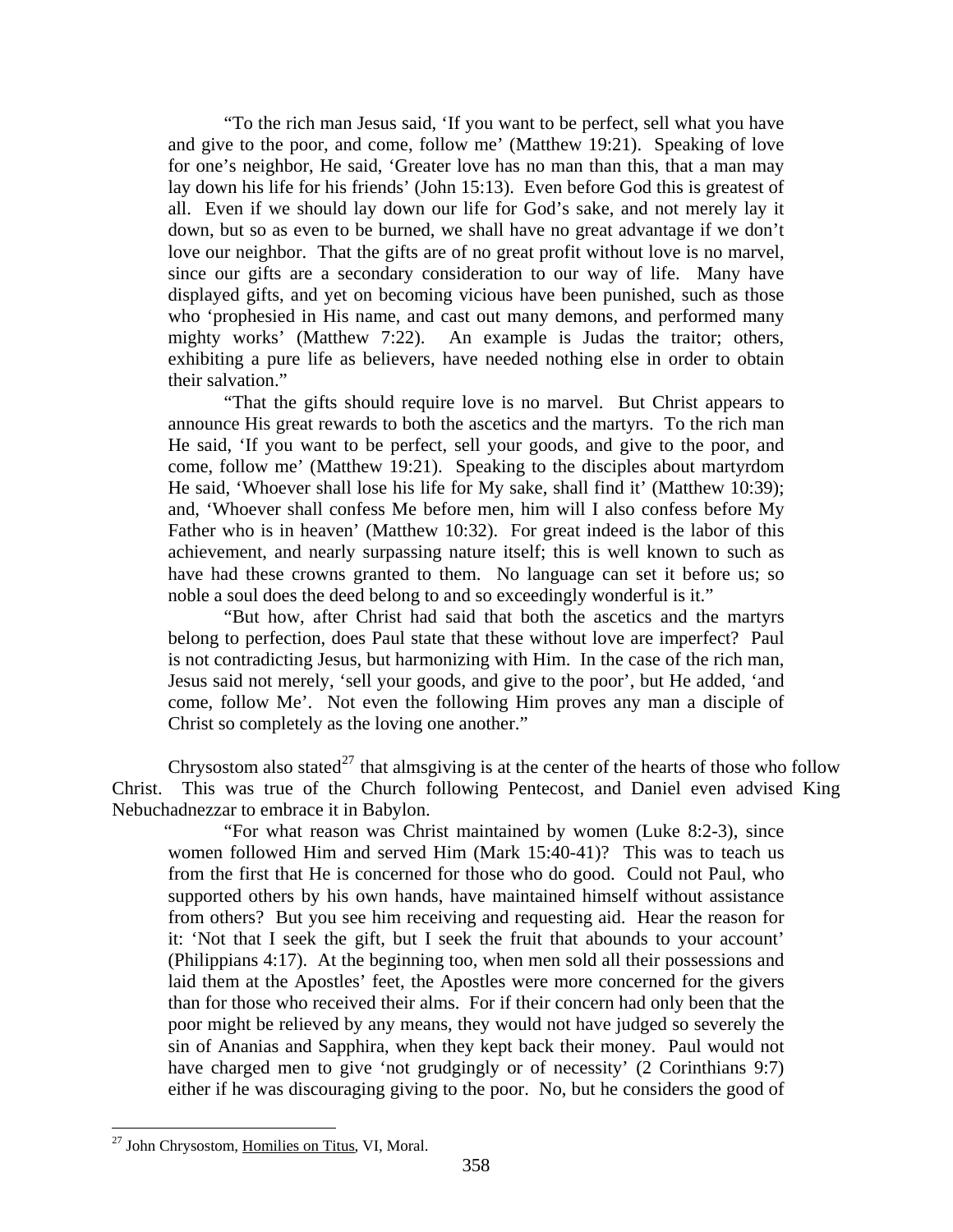<span id="page-14-0"></span>those who give. When Daniel gave that excellent advice to Nebuchadnezzar, he did not merely consider the poor. He did not just say, 'Give to the poor'; but 'Break off your sins by almsgiving, and your iniquities by showing mercy to the poor' (Daniel 4:27). Part with your wealth, not that others may be fed, but that you may escape punishment. Christ again says, 'Go, sell what you have, and give to the poor, and come and follow Me' (Matthew 19:21). The commandment was given to the rich young ruler that he might be induced to follow Christ. Riches are an impediment, therefore he commands them to be given to the poor, instructing the soul to be pitiful and merciful, to despise wealth, and to flee from covetousness. Doing this makes men like God. Yet celibacy, fasting, and sleeping on the ground<sup>[28](#page-14-1)</sup>, are more difficult than this, but nothing is so strong and powerful to extinguish the fire of our sins as almsgiving. It is greater than all other virtues. It places its adherents by the side of the King Himself, and justly so. The effect of celibacy, fasting, and sleeping on the ground, is confined to those who practice them, and no one besides the celibate is saved thereby. But almsgiving extends to everyone, and embraces the members of Christ; actions that extend their effects to many are far greater than those which are confined to one."

"Almsgiving is the mother of love, which is the characteristic of Christianity, which is greater than all miracles, and by which the disciples of Christ are recognized. It is the medicine of our sins, the cleansing of the filth of our souls, the ladder fixed to heaven; it binds together the body of Christ. In the time of the Apostles, men sold their possessions and brought them to the Apostles, and they were distributed. 'Distribution was made to every man according to his need' (Acts 4:35). Setting aside the future, let us see who in the present life are the ones who gain: those who received, or those who gave. The ones who received murmured and quarreled with each other. The ones who gave had one soul. 'They were of one heart, and of one soul, and grace was upon them all' (Acts 4:32). And they lived in great simplicity! Do you see that they were the ones who gained, even by thus giving? With whom would you wish to be numbered, with those who gave away their possessions, and had nothing, or with those who murmured and received the goods of others?"

## **Following Christ as a Bishop in the Church**

 $\overline{a}$ 

There are some of the Lord's Commandments that apply to Bishops in the Church that don't apply to others. John Chrysostom mentioned<sup>[29](#page-14-2)</sup> that if the government of the Church has been entrusted to Bishops or Apostles, they do not have an option; they must direct the people in godliness, and they will have to answer for it. The Bishop does not have a choice in this matter.

"The preaching committed to Paul included the Gospel, things present, things future, life, godliness, and faith. As a herald proclaims in the theater in the presence of all, so also Paul preached, adding nothing, but declaring the things that he had heard. The excellence of a herald consists in proclaiming to all what has really happened, not in adding or taking away anything. If therefore it is necessary to preach, it is necessary to do it with boldness of speech; otherwise, it is not preaching. On this account Christ did not say, tell it 'on the housetops', but

<span id="page-14-2"></span><span id="page-14-1"></span> $^{28}$  This refers to the practice of monks, in their very simple lifestyle, sleeping on the ground on a bed of straw. <sup>29</sup> John Chrysostom, Homilies on Titus, I, vv. 1-4.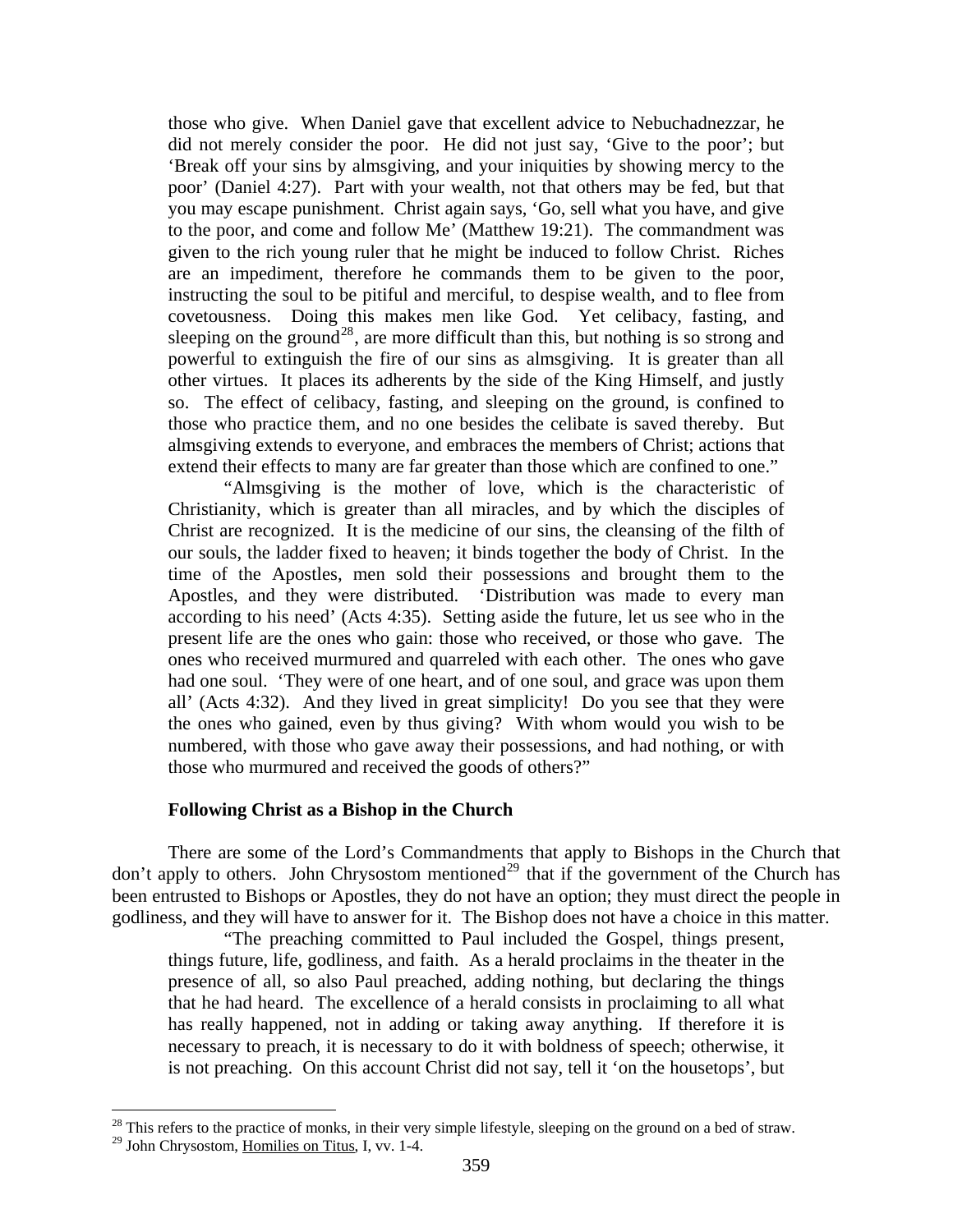<span id="page-15-0"></span>'preach on the housetops' (Matthew 10:27); showing both by the place and by the manner what was to be done."

"The expressions, 'committed to me', and 'according to the commandment' (Titus 1:3), show the matter to be worthy of credit, so that no one should think it discreditable, hesitate about it, or be discontented. If then it is a commandment, it is not Paul's option. He fulfilled what was commanded. Of things to be done, some are in our power; others are not. What Christ commands, that is not in our power; what He permits, is left to our choice. For instance, 'Whoever shall say to his brother, You fool, shall be in danger of hell fire' (Matthew 5:22). This is a commandment. And again, 'If you bring your gift to the altar, and there remember that your brother has something against you, leave your gift there before the altar, and go; first be reconciled to your brother, and then come and offer your gift' (Matthew 5:23, 24). This also is a command. But when He says, 'If you want to be perfect, go and sell all that you have' (Matthew 19:21); and, 'He that is able to accept it, let him accept it' (Matthew 19:12); this is not a command, for He gives His hearer the option, and leaves him the choice, whether he will do it or not. But Commandments are not left to our choice; we must either perform them, or be punished for not doing so. This is implied when he says, 'Necessity is laid upon me; yes, woe is me if I do not preach the Gospel!' (1 Corinthians 9:16) This I will state more plainly, that it may be clear. He that is entrusted with the government of the Church, and honored with the office of a Bishop will have to answer for it, if he does not declare to the people what they ought to do. But the layman is under no such obligation. On this account Paul said, 'According to the commandment of God our Savior, I do this' (1 Timothy 1:1, Titus 1:3).

## **Difficulties in Following Christ**

John Cassian pointed out<sup>[30](#page-15-1)</sup> that following Christ with His light and easy burden sometimes seems neither light nor easy due to our own perverseness. The devil uses our possessions and our corrupt desires to torment us with worldly cares like an executioner. Instead of walking in the right paths, we find ourselves in dark trackless places, littered with brambles and occupied by snakes.

"Sometimes Christ's yoke seems neither light nor easy, when it is supposed to be easy (Matthew 11:30); this must be ascribed to our perverseness, as we are downcast by unbelief and lack of faith. We fight with foolish obstinacy against His advice, 'If you want to be perfect, go sell (or get rid of) all that you have, and come follow Me' (Matthew 19:21), for we keep the substance of our worldly goods. The devil holds our soul tight in these worldly labors. When he wants to sever us from spiritual delight, he bothers us by diminishing these and depriving us of them, using his crafty wiles. When the lightness of Christ's burden become grievous to us through the evil of a corrupt desire, when we are caught in the chains of that property and substance, which we kept for our comfort, he torments us with the scourges of worldly cares, and we end up torturing ourselves. 'Each one is caught in the cords of his own sins' (Proverbs 5:22), and again, 'You all kindle a fire, and feed a flame; walk in the light of your

<span id="page-15-1"></span><sup>&</sup>lt;sup>30</sup> John Cassian, Conference of Abbot Abraham, XXIV, 24.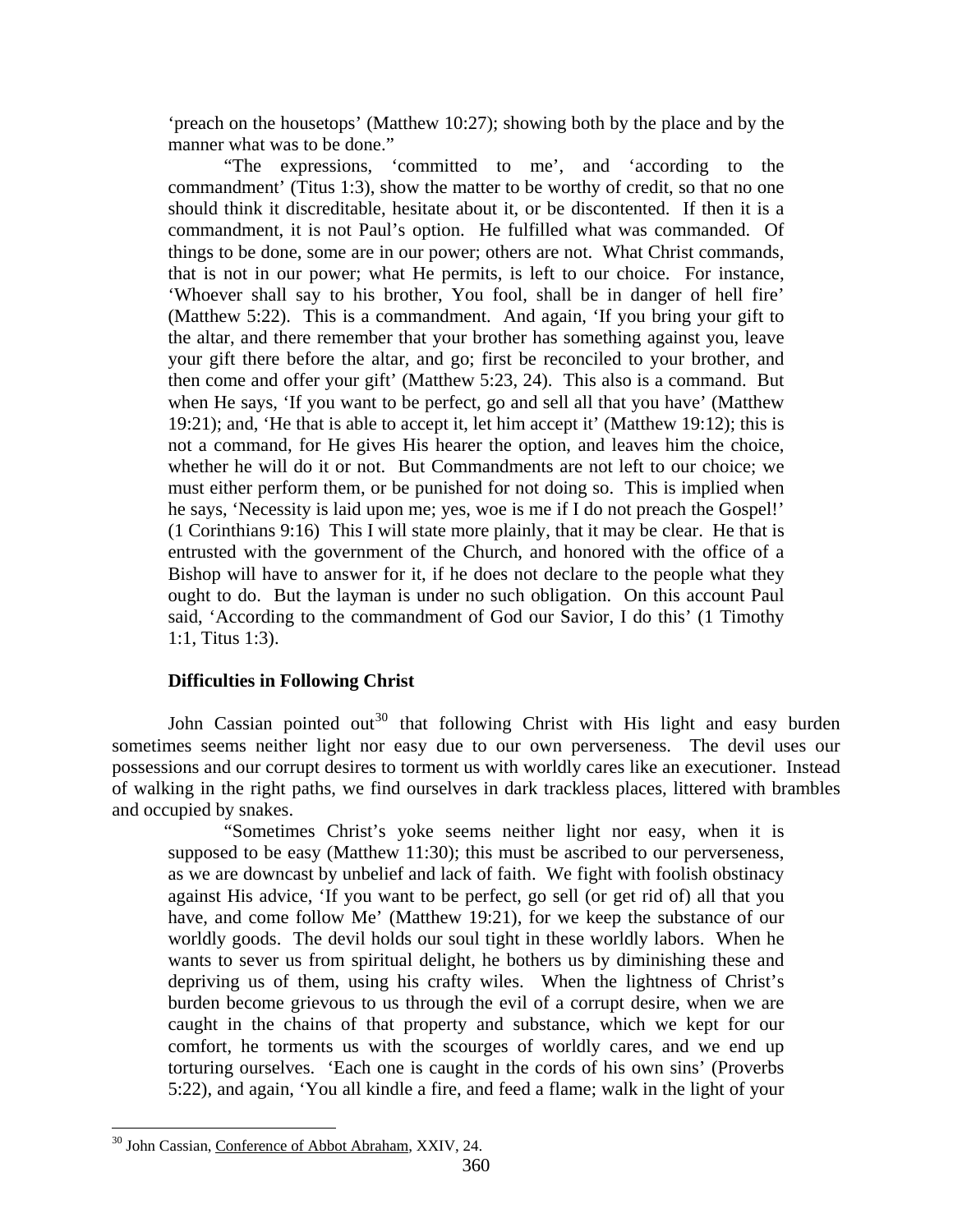fire, and in the flame which you have kindled' (Isaiah 50:11 LXX). Solomon witnesses, 'Each man shall be punished, according to how he has sinned' (Wisdom 11:16 LXX). The pleasures, which we enjoy, become a torment to us, and the delights and enjoyments of this flesh, turn like executioners upon their originator. One who is supported by his former wealth and property is sure not to admit perfect humility of heart. We endure all the trials of this present life, and whatever losses the enemy can contrive, not only with the utmost patience, but with real pleasure, because all these implements of goodness help us. When they are lacking, a pride springs up that we are actually wounded by the deadly strokes of impatience at the slightest reproach. It may be said to us by the prophet Jeremiah, 'why take the road to Egypt, to drink the troubled water? And why take the road to Assyria, to drink the water of the River? Your own wickedness will correct you, and your apostasy shall rebuke you. Know and see that it is an evil and a bitter thing that you have forsaken the Lord your God, and that the fear of Me *is* not in you, says the Lord' (Jeremiah 2:18-19). We feel the wondrous sweetness of the Lord's yoke to be bitter, because the bitterness of our repugnance injures it. The exceeding lightness of the Divine burden becomes heavy, because in our obstinate presumption we despise Him. 'Had they gone in good paths, they would have found the paths of righteousness easy' (Proverbs 2:20 LXX). It is plain that we make rough the right and smooth paths of the Lord with the nasty and hard stones of our desires. With our wedding garment torn, we seek trackless and thorny places, blinded by the enticements of present delights, we tear our way with torn legs through dark paths. We are overrun with the briars of sins, so as not only to be pierced by the sharp thorns of the brambles but actually struck down by the bites of deadly serpents and scorpions lurking there. Solomon said, 'Thorns *and* snares *are* in the way of the perverse; He who guards his soul will be far from them' (Proverbs 22:5). Jeremiah added, 'My people have forgotten me; they have offered incense in vain, stumbling in their ways, *leaving* the ancient paths, to enter upon impassable paths' (Jeremiah 18:15 LXX). 'The ways of those, who do not work, are strewn with thorns, but those of the diligent are made smooth' (Proverbs 15:19 LXX). And thus wandering from the king's highway, they can never arrive at that metropolis, where our course should always be directed without swerving. Solomon also said this, 'The labor of fools wearies those who don't even know how to go to the city' (Ecclesiastes 10:15); that is, that 'heavenly Jerusalem, which is the mother of us all' (Galatians 4:26). But whoever truly gives up this world and takes up Christ's yoke, learns from Him, and is trained in the daily practice of suffering wrong, for He is 'gentle and lowly of heart' (Matthew 11:29). He will always remain undisturbed by all temptations, and 'all things will work together for good to him' (Romans 8:28). The words of God are 'good to him that walks uprightly' (Micah 2:7); and again, 'The ways of the Lord are straight, and the righteous shall walk in them; but the ungodly shall fall in them"" (Hosea 14:9).

John Chrysostom pointed out<sup>[31](#page-16-0)</sup> that the poor have the advantage over the rich regarding entry into the Kingdom of God. Poor men have far fewer impediments than rich men, and thus are much more likely to enter. This is apparent in the story of Lazarus and the rich man, and the

<span id="page-16-0"></span><sup>&</sup>lt;sup>31</sup> John Chrysostom, Homilies on 2 Corinthians, XIII, vv. 11-12.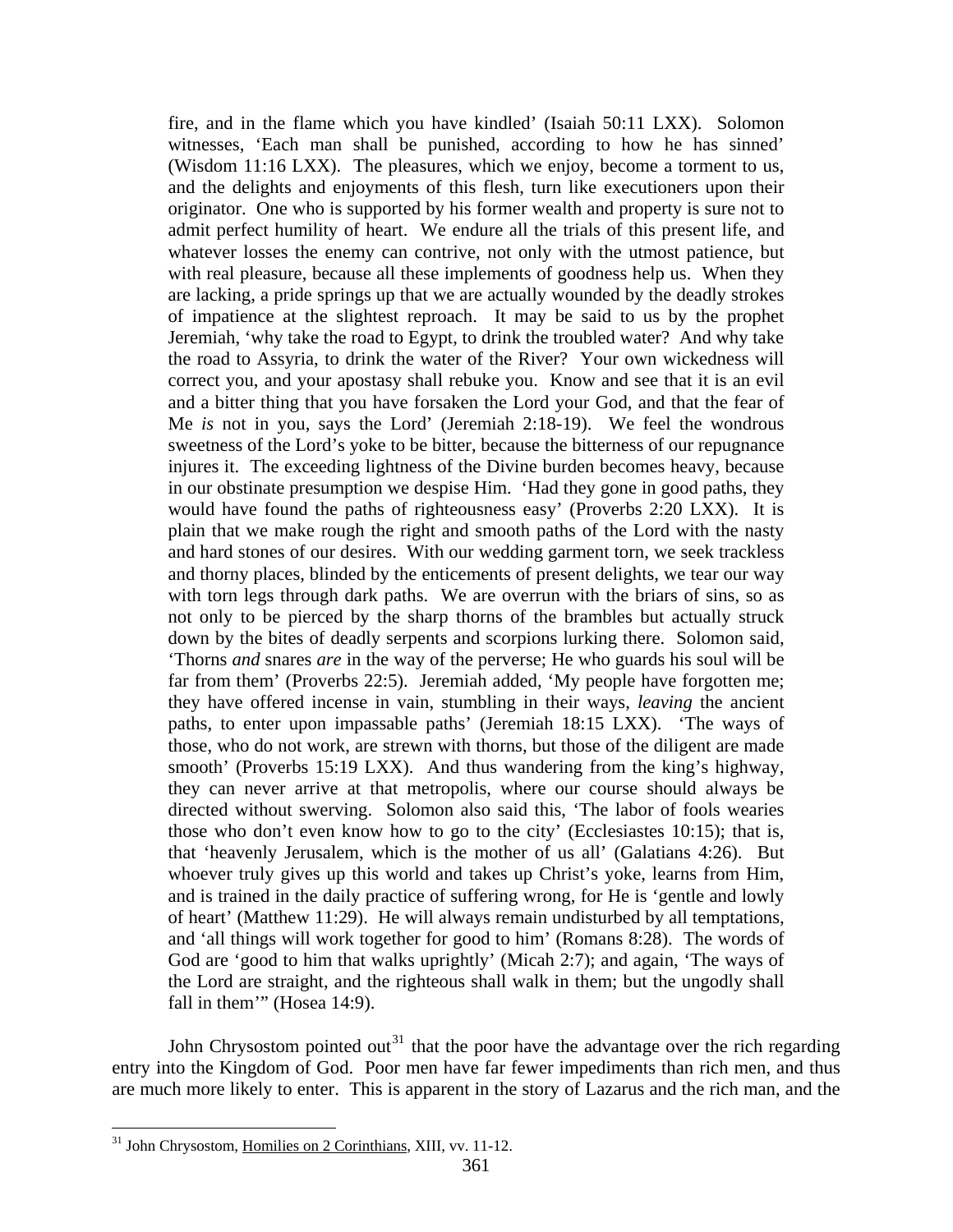Lord calls us to become poor in order to become perfect. Some common notions are that the rich and poor will enter the Kingdom equally, and that the poor man is subjected to many evils because of his poverty. Chrysostom refutes these notions and shows that the rich have a much more difficult time in this life.

"The poor have the advantage over the rich in the things of this life; and not in the things of this life only, but also in those that are higher. What leads us to the kingdom of God: riches or poverty? Let us hear the Lord Himself saying that 'It is easier for a camel to go through the eye of a needle than for a rich man to enter the kingdom of heaven' (Matthew 19:24). But of the poor the contrary, 'If you want to be perfect, sell what you have, and give to the poor; and come, follow Me; and you shall have treasure in heaven' (Matthew 19:21). But if you will, let us see what is said on either side. 'Narrow is the gate and difficult is the way which leads to life, and there are few who find it' (Matthew 7:14). Who then enters by the narrow way, he that is in luxury, or he that is in poverty; he that is independent, or he that carries ten thousand burdens; the lax and debauched, or the thoughtful and anxious? Consider the example of the beggar Lazarus! Lazarus was very poor; and he that passed him by as he lay at his gate was rich. Which then entered into the kingdom, and was in delight in Abraham's bosom? Which of them was scorched, with not even a drop of water at his command? But, said one, 'many poor will be lost, and many rich will enjoy those unspeakable goods'. Rather, one may see the contrary; few rich will be saved, but of the poor there will be far more. Consider making accurate measurements of the hindrances of riches and the defects of poverty. 'The love of money is a root of all kinds of evil' (1 Timothy 6:10). Who stands close to this root of all kinds of evils, the rich man, or the poor man? Is it not very plainly the rich? For the more things anyone surrounds himself with, the more he desires more. Vainglory also damages many good deeds, and close to this again the rich man has his dwelling. 'But', said one, 'you don't mention the evils of the poor man, his affliction, his difficulty'. This is both common to the rich and the poor, and is more a problem for the rich man than the poor man. Those, that appear to be evils from poverty, are common to either; while those that appear to be evils from riches are problems for rich men only. 'But', said one, 'for lack of necessities the poor man commits many horrible things'. No poor man commits as many horrible things from lack, as do the rich for the sake of surrounding themselves with more, and of not losing what belongings they have. The poor man does not so eagerly desire necessities as the rich does luxuries; nor has the poor man as much strength to put wickedness in practice as the rich man has. If then the rich man is both more willing and able, it is quite plain that he will rather commit such, and more of them. Nor is the poor man so much afraid with respect to hunger, as the rich man is anxious with respect to the loss of what he has. Since the rich man is close to vainglory, arrogance and the love of money, the root of all evils, what hope of salvation does he have except he display much wisdom? And how shall he walk the narrow way? Let us not carry about vague notions of the multitude, but examine the facts. Here is something absurd! Respecting money, we do not trust others, but refer to figures and calculations. But in calculating about facts, we are easily drawn away by the opinions of others; even though we possess an exact balance for all things; that is, the divine Laws. I exhort you all, disregard what the multitude thinks about these things, and inquire from the Scriptures; and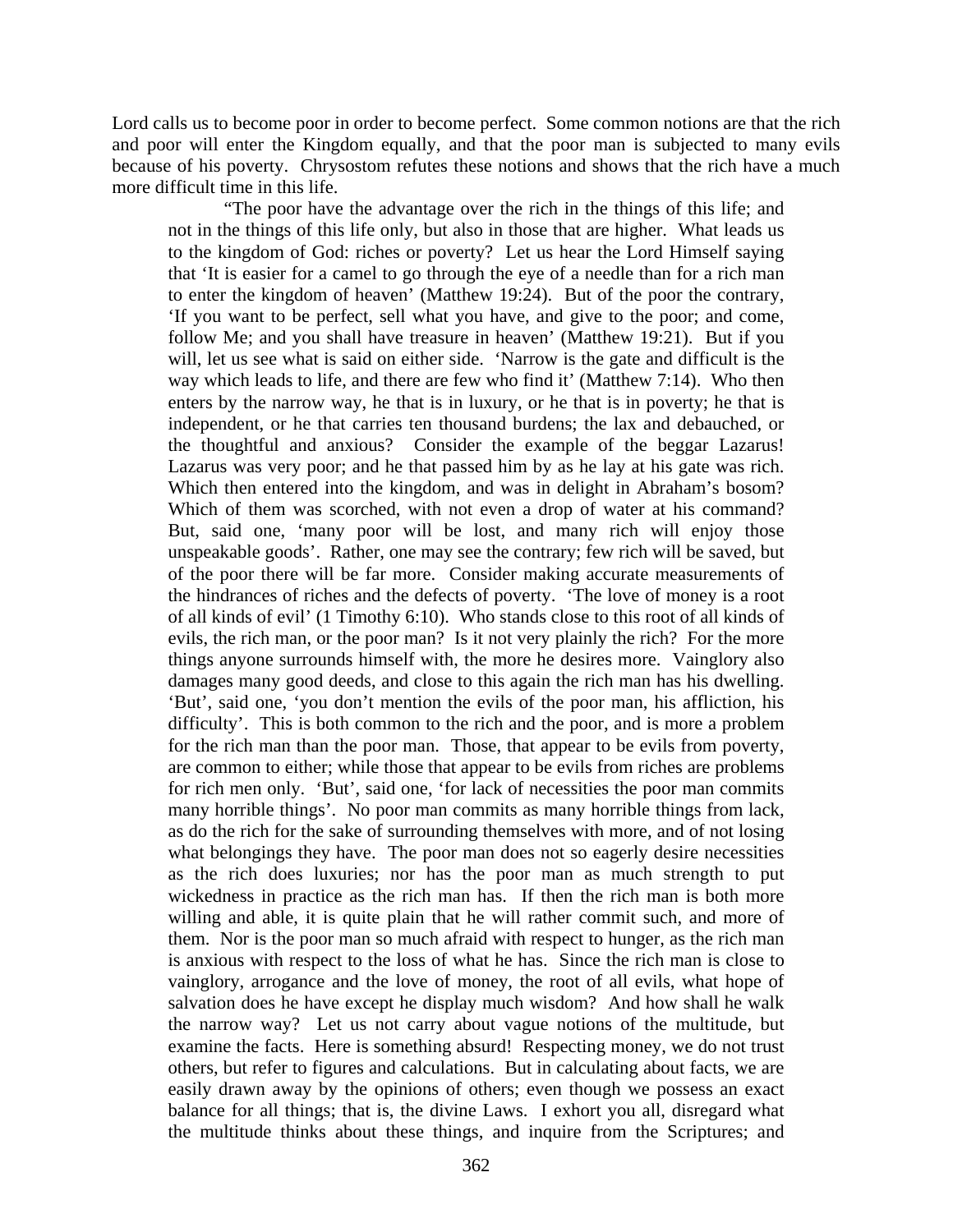<span id="page-18-0"></span>having learned what true riches are, let us pursue them that we may obtain also the eternal good things."

## **Following Christ Means Giving Up Something**

John Chrysostom asked $32$  what it was that made Peter and John stand out when they raised up the lame man (Acts 3:1-11). It was the giving up of their possessions that Christ commended, not the working of miracles. Christ doesn't ask us to perform miracles; He does ask us to retreat from a concentration on worldly possessions.

"Which sort of thing then made Peter glorious and blessed, the raising up of the lame man (Acts 3:1-11), or the casting away his money (Acts 3:6)? This we may learn from the Master Himself. What does He Himself say to the rich man seeking eternal life? He did not say, 'raise up the lame', but, 'Sell your goods, and give to the poor, and come and follow me, and you shall have treasure in Heaven' (Matthew 19:21). Peter again did not say, 'Behold, in Your Name we cast out demons'; although he was casting them out, but, 'Behold, we have left everything and followed You; what shall we have?' (Matthew 19:27) Christ again, in answering Peter did not say, 'If any man raises up the lame', but, 'whoever has left houses or lands, shall receive a hundredfold in this world, and shall inherit everlasting life'" (Matthew 19:29).

"Let us also then emulate Peter, that we may not be confounded, but may with confidence stand at the judgment seat of Christ; that we may win Him to be with us, even as He was with His disciples. He will be with us, like He was with them, if we are willing to follow them, and to be imitators of their life and conversation. God crowns and commends men, not requiring you to raise the dead, or to cure the lame. It is not these things that make one like Peter, but the giving up of one's goods, for this was the Apostles' achievement. But do you find it impossible to give them up? In the first place, I say, it is possible; but I do not compel you, if you are unwilling, or constrain you to it. But this I entreat, to spend at least a part on the needy, and to seek for yourself nothing more than is necessary. For thus shall we both live our life here in security and without trouble, and enjoy eternal life."

#### **Selling Everything to Obtain Treasure in Heaven**

Jesus said to the rich young ruler, "If you want to be perfect, go, sell what you have and give to the poor, and you will have treasure in heaven; and come, follow Me" (Matthew 19:21). The means to becoming perfect and following Christ is selling what we have and giving to the poor.

This is just what the Church did after Pentecost, where "everyone who were possessors of lands or houses sold them, and brought the proceeds of the things that were sold, and laid *them* at the Apostles' feet; and they distributed to each as anyone had need. And Barnabas, a Levite of the country of Cyprus, having land, sold *it,* and brought the money and laid *it* at the Apostles' feet" (Acts 4:34-37). Thus the entire community desired to become perfect by selling what they had and giving to the poor.

<span id="page-18-1"></span><sup>&</sup>lt;sup>32</sup> John Chrysostom, Homilies on Matthew, XC, 4.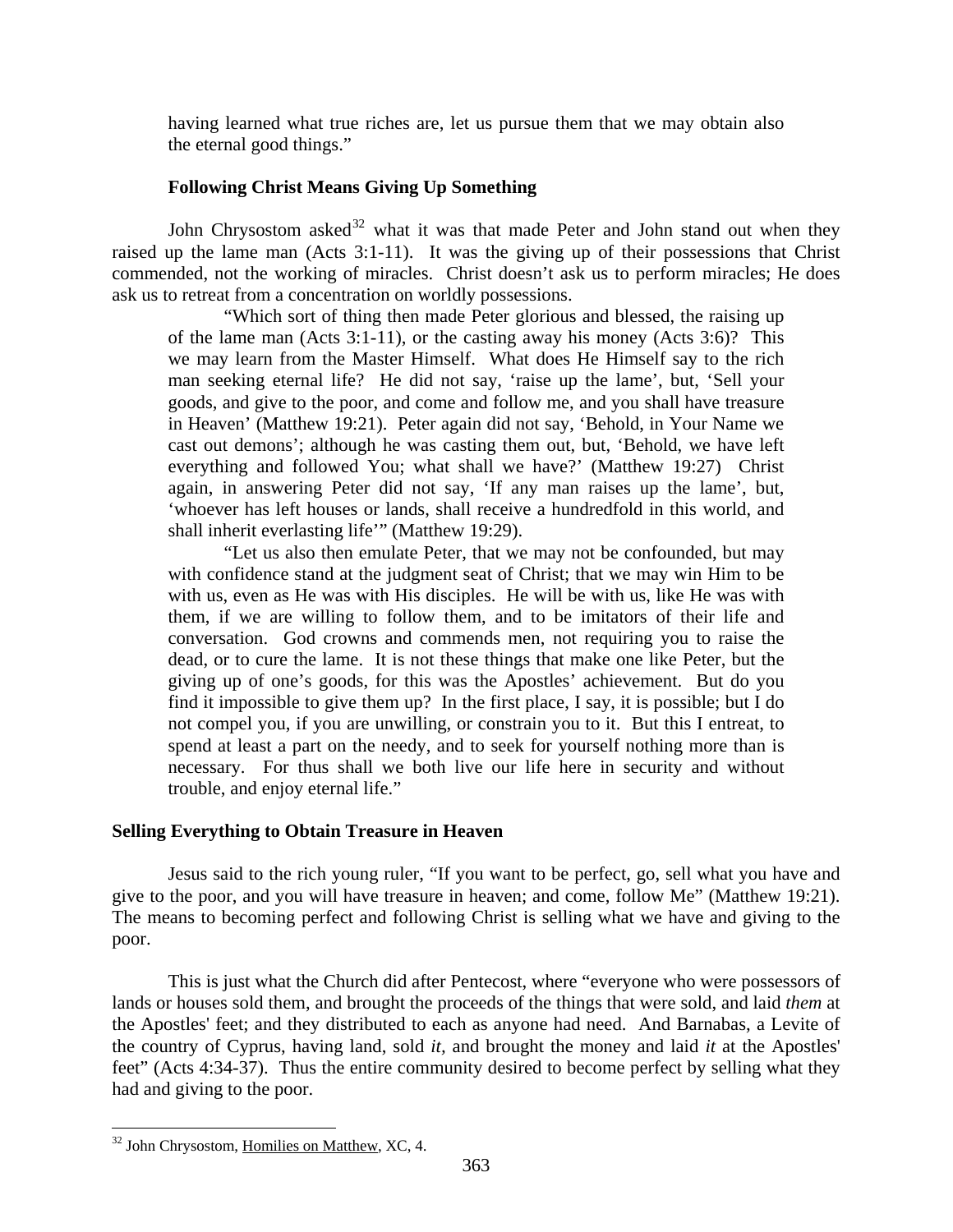John Chrysostom noted<sup>[33](#page-19-0)</sup> that when Christ told His followers to "follow Him", He meant for us to do as He did, and He never had any possessions. The rich young ruler claimed to have kept the Commandments, but hadn't, since he didn't care for his neighbor. If we wish, we can reverse this and trade our worldly possessions for treasure in heaven.

"When the young man said, 'what shall I do to inherit eternal life?' (Matthew 19:16), Christ, after repeating to him the other Commandments, ended with the love of his neighbor. Similarly, many of us may say that we also have kept these, for we have not robbed, killed, or committed adultery; yet we may not be able to say that we have loved our neighbor, as we ought to. For if a man has envied or spoken evil of another, if he has not helped him when injured, or given to him of his substance, then neither has he loved him. Now Christ has commanded not only this, but something besides. 'Sell what you have, and give to the poor; and come, follow Me' (Matthew 19:21), terming the imitating of Him in our actions 'following' Him. What do we learn from this? First, that he who does not have all these things cannot attain the chief places in that rest. After the young man had said, 'All these things I have done', Christ, as though some great thing were lacking for him to be perfectly approved, replied, 'If you want to be perfect, sell what you have, and give to the poor; and come, follow Me'".

"Secondly, Christ rebuked the man for his vain boast; one that lived in such luxury, and had no concern for others living in poverty, how could he love his neighbor? So in this matter he spoke the truth about keeping the Commandments! Let us do both of these things; let us be eager to donate our wealth and to purchase heaven. For worldly honor, men have often spent all they have for an honor, which stays here below, and does not even stay with us long. What madness it is to do this, when it is in our power voluntarily to give to others, and so to take with us those things of which we shall even against our will be deprived? If a man were being led to death and it were proposed to him to give up all his goods and so go free, we should think he was granted a favor. Shall we, who are being led to the pit, when it is allowed us to give up half and be free, prefer to be punished, and uselessly to retain what is not even ours, forfeiting what is rightly ours? What excuse shall we have? What claim for pardon shall we have, when so easy a road has been cut for us into life? We rush down precipices, and travel along an unprofitable path, depriving ourselves of all things both here and hereafter, when we might enjoy both in security. Let us stop now, and come to our senses; let us rightly dispose of worldly things, that we may easily receive those which are to come."

John Chrysostom spoke<sup>[34](#page-19-1)</sup> of almsgiving as part of perfection, using examples such as Nebuchadnezzar, Zacchaeus, and Christ's instruction to His disciples, "If you want to be perfect".

"Who was more shameful and iniquitous than Nebuchadnezzar? The man was impious; after signs without number he refused to come to his senses, but cast the servants of God into a furnace; yet after doing these things, he worshipped God. What did Daniel say afterward? 'O king, let my counsel please you, and

<span id="page-19-0"></span><sup>&</sup>lt;sup>33</sup> John Chrysostom, Homilies on John, XXXIX, 4.

<span id="page-19-1"></span> $34$  John Chrysostom, Commentary on Acts, XXV.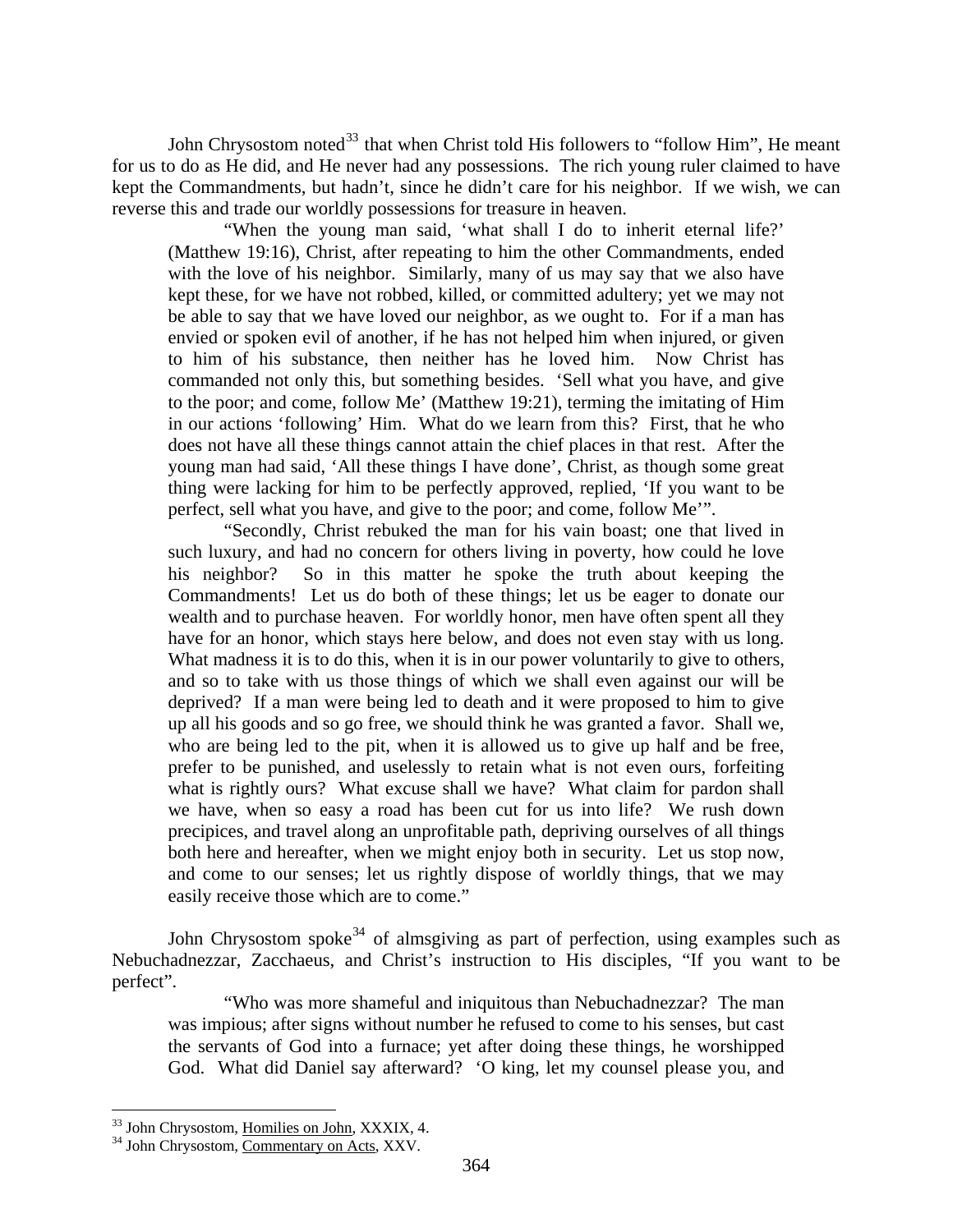atone for your sins by alms, and *your* iniquities by compassion on the poor; it may be God will be long-suffering to your transgressions' (Daniel 4:27 LXX). In so speaking, Daniel didn't doubt, but wished to put him in greater fear, and to make a stronger case for doing these things. If Daniel had spoken as if forgiveness was free and easy, the king would have been more apathetic. By leaving it doubtful, Nebuchadnezzar's fear was made greater, and Daniel urged him on. This is the reason why Daniel did not make forgiveness certain to him. Shall there be pardon for so great impieties? Yes. There is no sin, which alms cannot cleanse, none, which alms cannot quench. All sin is beneath this; it is a medicine adapted for every wound. What is worse than a publican? His occupation is complete injustice; and yet Zacchaeus washed away all these sins. Note how Christ shows this<sup>[35](#page-20-0)</sup> by the care taken for almsgiving (Luke 19:8-10). Paul also says, 'only that we remember the poor' (Galatians 2:10); everywhere the Scripture has much to say concerning this matter. 'The ransom of a man's soul is his own wealth' (Proverbs 13:8). With reason Christ said, 'if you want to be perfect, sell what you have, and give to the poor, and come, follow Me' (Matthew 19:21). This may well be part of perfection. But alms may be done not only by money, but by deeds. For example, one may kindly stand by a person to aid and defend him; one may reach to him a helping hand; the service rendered by deeds has often done more good than money."

Cyprian of Carthage noted<sup>[36](#page-20-1)</sup> that the Lord told us to abandon everything and take no thought for tomorrow, since our earthly wealth is a snare and a trap. God rebuked the rich fool, and advised us to become perfect by abandoning our wealth to the poor; we would then accompany our wealth to the Kingdom of God. If we are able to do this, the Lord promises that we shall not lack food.

"We who have renounced the world, and have cast away its riches and pomp in the faith of spiritual grace, should only ask for ourselves food and support. The Lord instructs us, 'Whoever doesn't forsake all that he has, cannot be my disciple' (Luke 14:33). But he who has begun to be Christ's disciple, renouncing all things according to the word of his Master, ought to ask for his daily food, and not to extend the desires of his petition to a long period. The Lord again says, 'Take no thought for tomorrow, for tomorrow itself shall take thought for itself. Sufficient for the day *is* its own trouble' (Matthew 6:34). With reason, then, does Christ's disciple ask food for himself for the day, since he is prohibited from thinking of tomorrow; because it becomes a contradiction and a repugnant thing for us to seek to live long in this world, since we ask that the kingdom of God should come quickly. Paul admonishes us, giving substance to the steadfastness of our hope and faith, 'We brought nothing into *this* world, *and it is*  certain we can carry nothing out. And having food and clothing, with these we shall be content. But those who desire to be rich fall into temptation and a snare, and *into* many foolish and harmful lusts which drown men in destruction. For the love of money is a root of all *kinds of* evil, for which some have strayed from the

<span id="page-20-0"></span><sup>&</sup>lt;sup>35</sup> First Zacchaeus gave half his goods to the poor as alms; then he offered fourfold restitution for the cases where he had defrauded anyone, which was the penalty prescribed by the Law for theft (Exodus 22:1). Following this, Jesus said that salvation had come to Zacchaeus' house. 36 Cyprian of Carthage, Treatises, IV, 19-21

<span id="page-20-1"></span>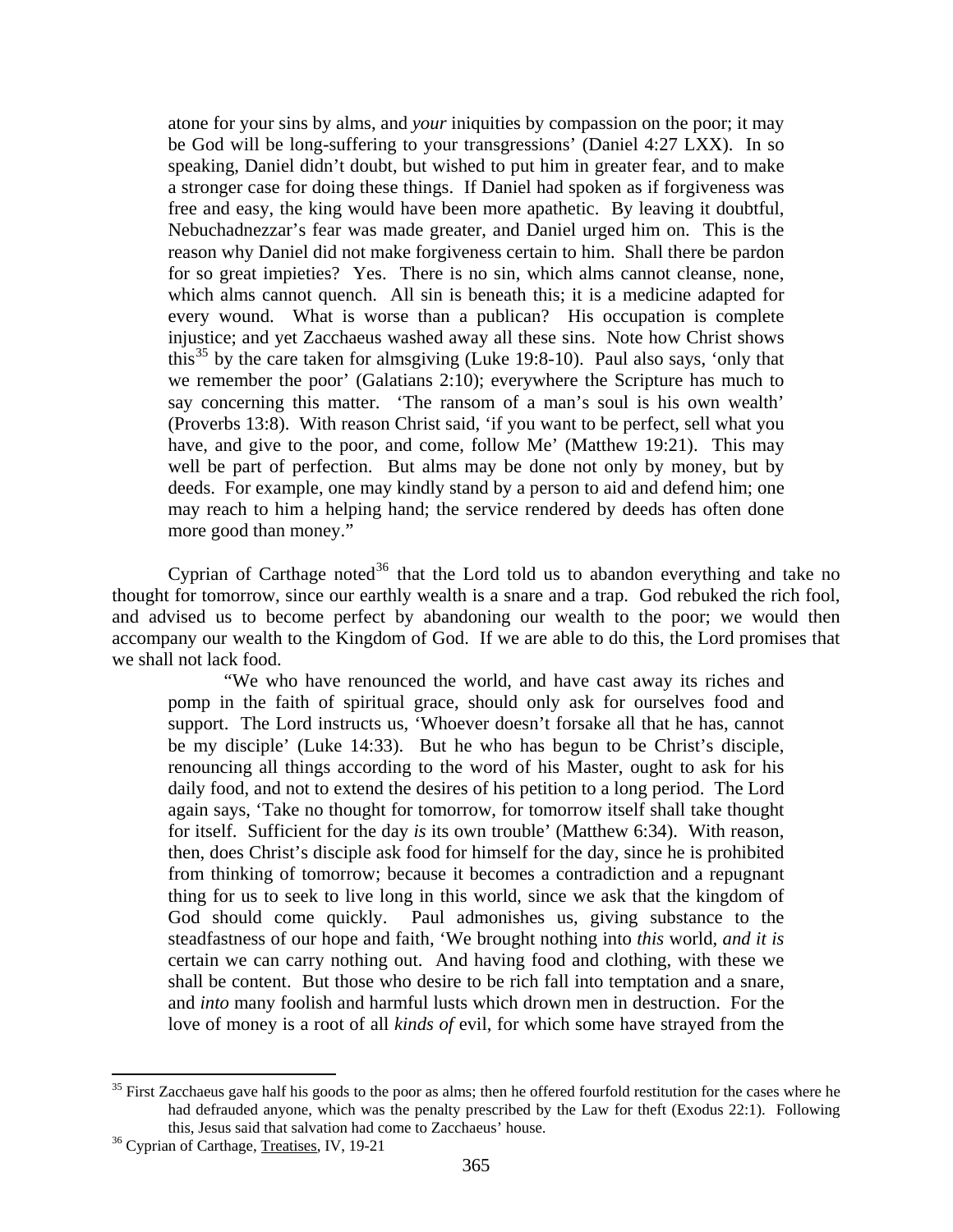faith in their greediness, and pierced themselves through with many sorrows'" (1 Timothy 6:7-10).

"He teaches us that riches are not only to be despised, but that they are also dangerous; in them is the root of seducing evils, that deceive the blindness of the human mind by a hidden deception. God rebuked the rich fool, who thought of his earthly wealth, and boasted in the abundance of his overflowing harvests, saying, 'You fool, this night your soul shall be required of you; then whose shall those things be which you have provided?' (Luke 12:20) The fool who was to die that night was rejoicing in his storehouse, and he to whom life already was failing, was thinking of the abundance of his food. But, on the other hand, the Lord tells us that he becomes perfect and complete who sells all his goods, and distributes them for the use of the poor, and so lays up for himself treasure in heaven. He says that that man is able to follow Him, and to imitate the glory of the Lord's passion, who, free from hindrance, is involved in no entanglements of worldly estate, but free himself, accompanies his possessions, which before have been sent to God. In order that every one of us may be able to prepare himself, let us thus learn to pray, and know, from the character of the prayer, what he ought to be."

"For daily bread cannot be lacking to the righteous man, since it is written, 'The Lord will not allow the righteous soul to famish' (Proverbs 10:3); and again 'I have been young and now am old, yet have I not seen the righteous forsaken, nor his descendants begging bread' (Psalm 37:25). And the Lord moreover promises, 'Do not worry, saying, "What shall we eat, or what shall we drink or what shall we wear". For after all these things the Gentiles seek. For your heavenly Father knows that you need all these things. But seek first the kingdom of God and His righteousness, and all these things shall be added to you' (Matthew 6:31-33). To those who seek God's kingdom and righteousness, He promises that all things shall be added. Since all things are God's, nothing will be lacking to him who possesses God, if God Himself is not lacking to him. Thus a meal was divinely provided for Daniel. When he was shut up by the king's command in the den of hungry lions, the man of God was fed<sup>[37](#page-21-0)</sup>. Thus Elijah in his flight was nourished by ravens serving him in his persecution. What detestable cruelty is the malice of man! The lions spare Daniel; the birds feed Elijah; while men lay snares, and rage against each other!"

Christ clearly taught that it is good to dispense with one's possessions, and everyone in the Church after Pentecost practiced that. For us to do that today is very difficult, however. There was a great support structure in the Church after Pentecost that is hard to duplicate today. Then the Church was run by Apostles who healed people every day (Acts 5:15-16), and seven of the Seventy Apostles (who also healed people regularly) were commissioned as deacons just to oversee equitable distribution of food. People were of one heart and one soul (Acts 4:32), and everyone contributed to the common effort. If someone tried to be deceitful and not contribute an honest effort, the Apostles had the ability to look right through them and discern it (Acts 5:1- 10).

<span id="page-21-0"></span><sup>&</sup>lt;sup>37</sup> Lancelot Brenton, "Bel and the Dragon", 1:30-42, in The Septuagint with Apocrypha, Hendrickson Publishers, Peabody MA, 1990.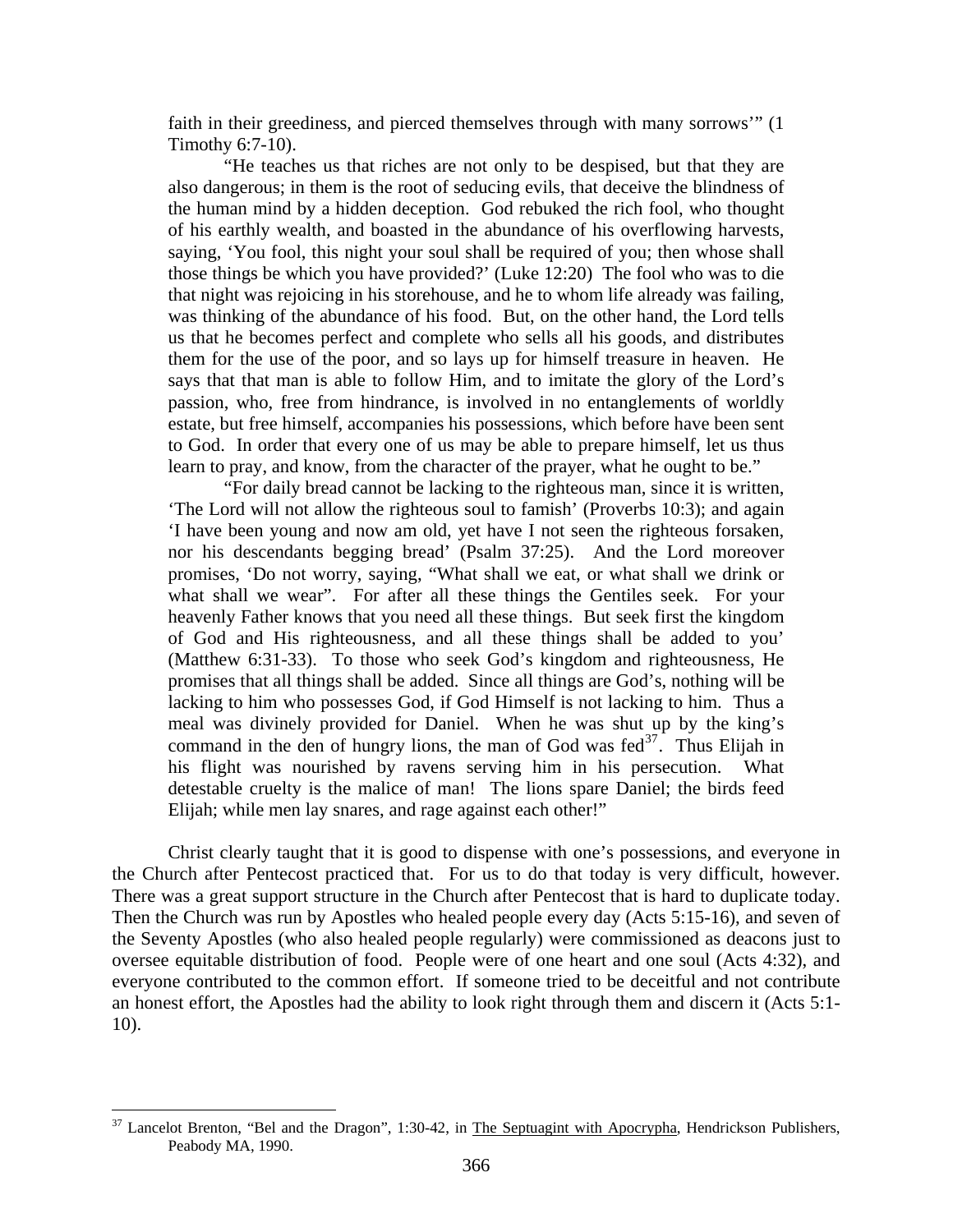Pockets of this kind of life still exist today, but only in scattered monasteries<sup>[38](#page-22-0)</sup> throughout the world, where the monasteries are typically directed by an Abbot or Abbess, who has the spiritual gifts appropriate for the task.

John Chrysostom made a case<sup>[39](#page-22-1)</sup> for voluntary poverty being not just a great good, but the way to enjoy true riches. Some accuse poverty as being the cause of many evils; this contradicts Christ, who spoke, demonstrated and taught the opposite.

"Let no man regard poverty a cause of disgrace. If virtue is there, all the wealth of the world is not even a speck in comparison. Let us follow after this, if we want to enter into the kingdom of heaven. Jesus said, 'Sell what you have, and give to the poor, and you shall have treasure in Heaven' (Matthew 19:21). And again, 'It is hard for a rich man to enter into the Kingdom of Heaven' (Matthew 19:23). Do you see that even if we don't have poverty, we ought to draw it to us? So great a good is Poverty; for it guides us by the hand on the path which leads to Heaven; it is an anointing for combat, an admirable exercise, a peaceful haven."

"But you say, I have need of many things, and I am unwilling to receive handouts from anyone. Nevertheless, even in this respect the rich man is inferior to you; for you perhaps ask handouts for your support, but he shamelessly asks for ten thousand things for covetousness' sake. It is the rich that are in need of many people, often those who are unworthy of them. For instance, they often stand in need of soldiers or slaves, but the poor man has no need even of the Emperor himself."

"Let no man then accuse poverty as being the cause of many evils, nor let him contradict Christ, who declared it to be the perfection of virtue, saying, 'If you want to be perfect' (Matthew 19:21). For this Christ spoke in His words, showed by His acts, and taught by His disciples. Let us therefore follow after poverty; it is the greatest good to the sober-minded."

"Perhaps some of those who hear me avoid poverty as a bad omen. I do not doubt it. This disease is great among most men, and is the tyranny of wealth, that they cannot endure the renunciation of it. Far be this from the Christian's soul; for nothing is richer than he who chooses poverty of his own accord, and with a ready mind."

John Cassian stated<sup>[40](#page-22-2)</sup> that some people deceive themselves by quoting "It is more blessed to give than to receive" while they ignore "If you want to be perfect, go sell all that you have", in an excuse to live in luxury while they donate a little from their abundance.

"Some try to make out a case for their avarice, by quoting the authority of Scripture, which they interpret with vile ingenuity, in their desire to pervert for their own purposes a saying of the Lord Himself. Instead of adapting their own life to the meaning of the Scripture, they make the meaning of Scripture bend to the desires of their own lust. Jesus had said, 'It is more blessed to give than to receive' (Acts 20:35). By an entirely wrong interpretation of this they think that

<span id="page-22-0"></span> $38$  For the development of monasteries in the  $1<sup>st</sup>$  century, where the monasteries initially took on a very similar character to the life in the Church after Pentecost, see the Study on the life of the Evangelist Mark, one of the Seventy Apostles.

<span id="page-22-2"></span><span id="page-22-1"></span> $39$  John Chrysostom, Homilies on Hebrews, XVIII, 5.  $40$  John Cassian, Institutes of the Coenobia, VII, 16.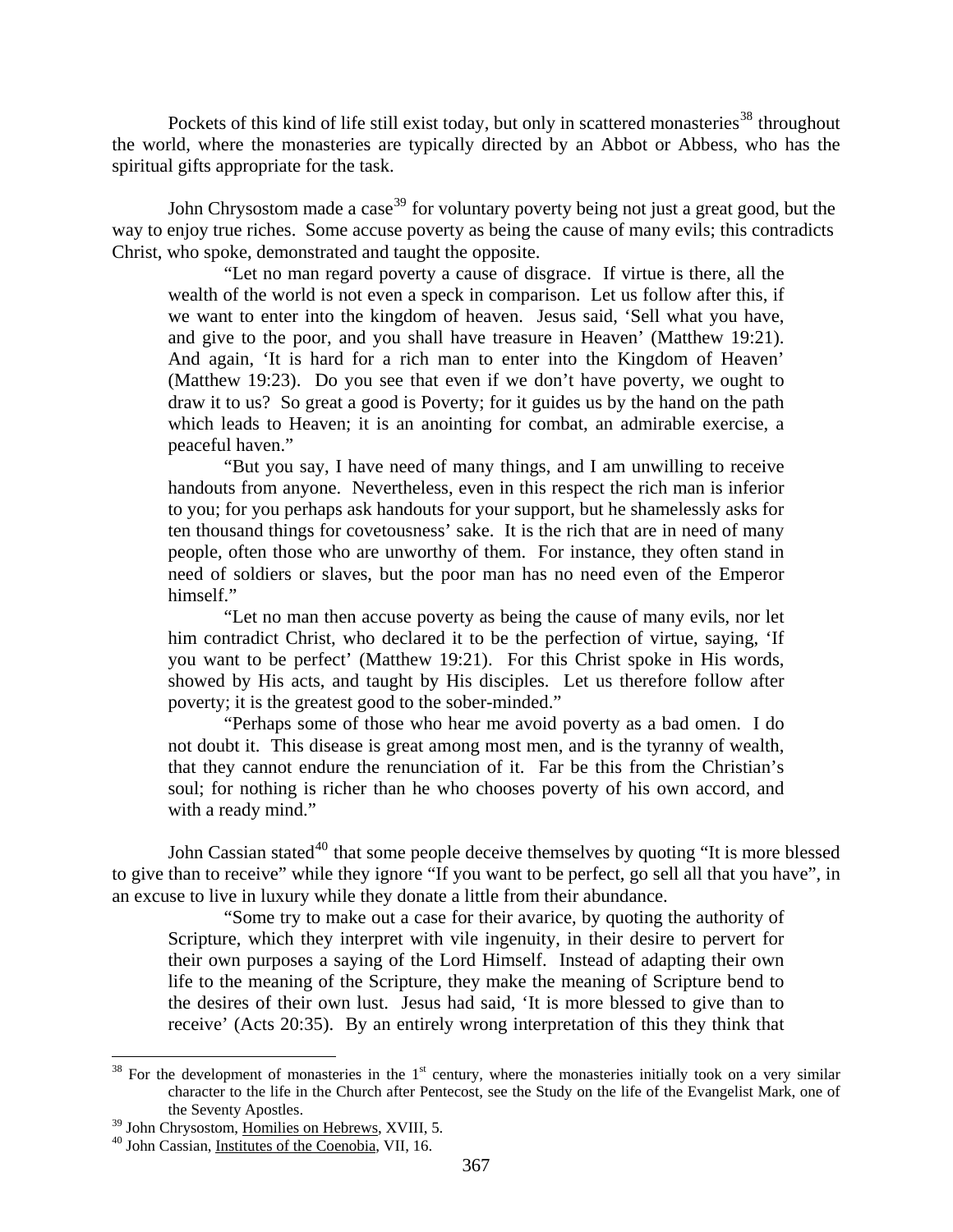<span id="page-23-0"></span>they can weaken the force of the Lord in which he says, 'If you want to be perfect, go sell all that you have and give to the poor, and you shall have treasure in heaven; and come, follow me' (Matthew 19:21). They think that under cover of this they need not deprive themselves of their riches. They declare that they are more blessed if, supported by their belongings, they give to others out of their superabundance. While they don't embrace with the Apostle that glorious state of denial for Christ's sake, they are not content either with manual labor or the sparse diet of fasting. These must know that they are deceiving themselves, and have not really renounced the world, while they are clinging to their riches."

#### **Wealth is Not Evil by Itself**

Since some of the early heretics taught that wealth, and all material things are evil, the Church Fathers sometimes went out of their way to correct this mistaken idea. Cyril of Jerusalem pointed out<sup>[41](#page-23-1)</sup> that money and riches are not evil by themselves, but it is the bad use of money that causes problems. Money can become a door to the Kingdom. The devil may claim to control wealth, but we don't have to believe him.

"Riches, gold and silver are not, as some<sup>[42](#page-23-2)</sup> think, the devil's, "For the faithful has the whole world full of wealth, but the faithless has not even a penny' (Proverbs 17:6 LXX). Now nothing is more faithless than the devil; and God says plainly, 'The gold is Mine, and the silver is Mine' (Haggai 2:8). If you use it well, there is no fault to be found with money; but whenever you have made a bad use of that which is good, then being unwilling to blame your own management, you impiously throw the blame on the Creator. A man may even be justified by money; 'I was hungry, and you gave Me food'; that certainly was from money. 'I was naked, and you clothed Me' (Matthew 25:35-36); that certainly was by money. Money may become a door to the kingdom of heaven. 'Sell what you have, and give to the poor, and you shall have treasure in heaven'" (Matthew 19:21).

"Now I have made these remarks because of those heretics who regard possessions, money, and men's bodies as cursed. For I neither wish you to be a slave of money, nor to treat as an enemies the things which God has given you for use. Never say that riches are the devil's; even though he may say, 'All these things I will give You if You will fall down and worship me' (Matthew 4:9). One may reject what he says; for we don't have to believe the liar. Perhaps he spoke the truth, being compelled by the power of Christ's presence; for he didn't say, 'All these I will give you, for they are mine', but, 'for they are delivered to me'. He has not grasped the dominion of them, but confessed that he had been entrusted with them, and was for a time dispensing them. But at a proper time interpreters should inquire whether his statement is false or true."

John Chrysostom pointed out<sup>[43](#page-23-3)</sup> that Paul did not ask the rich to get rid of their possessions, but to be humble about what they have. The covetous man is a slave; someone who is a master of his wealth is not. Those that are free from pride could also become free from the

<span id="page-23-1"></span>

<sup>&</sup>lt;sup>41</sup> Cyril of Jerusalem, Catechetical Lectures, VIII, 6-7.<br><sup>42</sup> One of the teachings of the Manicheans was that all material things belong to the devil.

<span id="page-23-3"></span><span id="page-23-2"></span> $43$  John Chrysostom, Homilies on the Statues, II, 14-15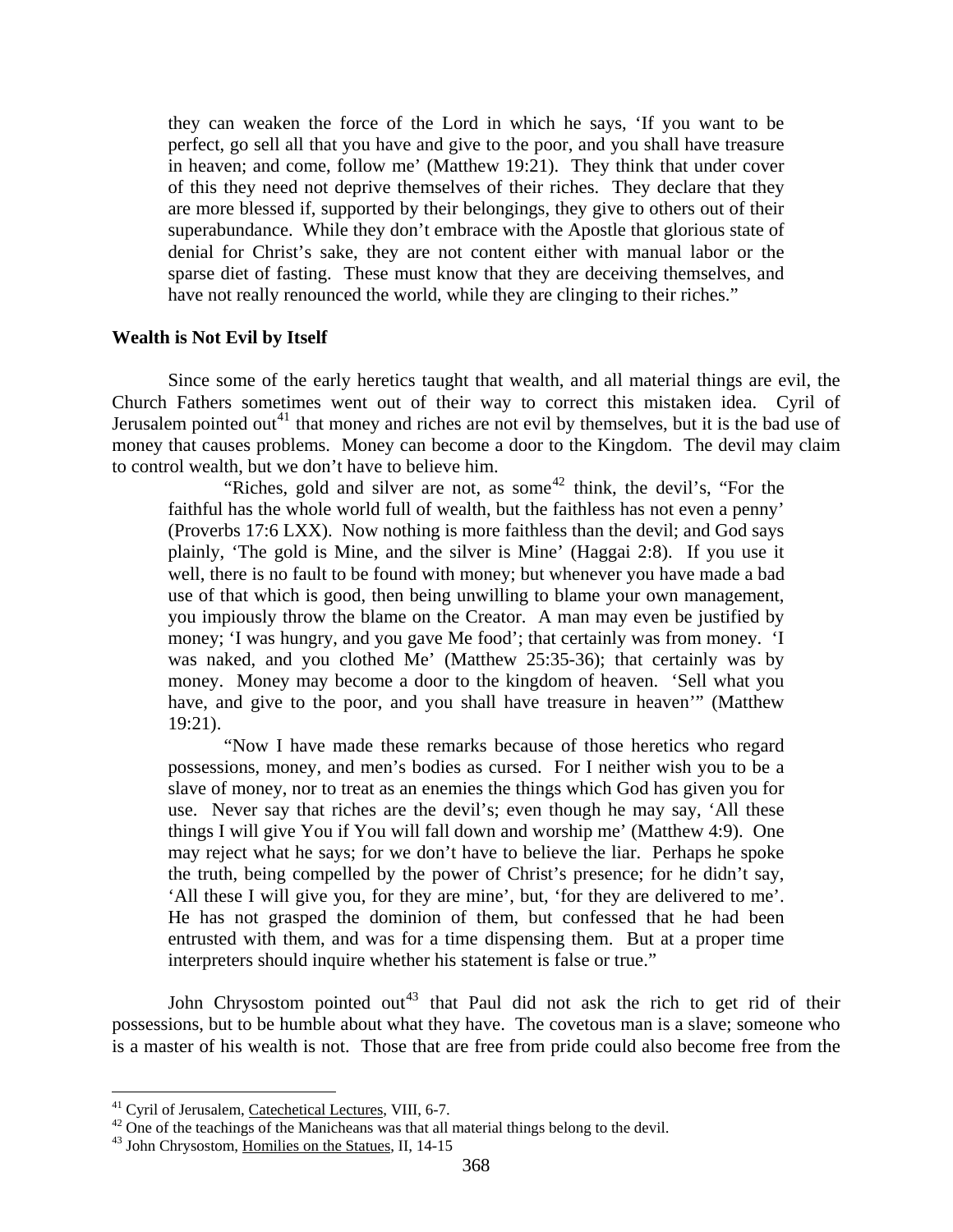eagerness to be rich. Wealth is uncertain; the one who is truly rich is the one who gives much, not the one who possesses much.

"We should inquire into the reason that Paul does NOT say, 'Command those who are rich in the present world, not to be rich; charge them to become poor; charge them to get rid of what they have'; but instead Paul says, 'Command them not to be haughty' (1 Timothy 6:17). He knew that the root and foundation of riches is pride; and that if any man understood how to be unassuming, he would not make a big deal about the matter. Tell me, why do you lead around so many servants, parasites, and flatterers? Not for necessity, but only for pride; that you may seem more dignified than other men! Paul knew that wealth is not forbidden if it is used for what is necessary. Wine is not a bad thing, but drunkenness is so. A covetous man is one thing, and a rich man is another thing. The covetous man is not rich; he is lacking many things, and while he needs many things, he can never be rich. The covetous man is a keeper, not a master, of wealth; a slave, not a lord. He would rather give anyone a portion of his flesh, than his buried gold, which he watches and keeps with all his effort. How does he hold possession of those things, of which he has neither the free use, nor the enjoyment? Besides this, Paul is not accustomed to command everything for every man, but accommodates himself to the weakness of his hearers, just as Christ did. When that rich man came to Him, and asked Him concerning Life, He did not say at once, 'Go, sell what you have', but He spoke to him of other Commandments. Afterwards, when he challenged Him and said, 'What do I still lack?', He didn't simply say, 'Sell what you have'; but, 'If you want to be perfect, go and sell what you have' (Matthew 19:21). 'I lay it down for your determination. I give you full power to choose. I do not lay upon you any necessity'. For this reason, Paul didn't speak to the rich concerning poverty, but concerning humility. He did this as well because of the weakness of his hearers, because he perfectly knew, that if he could bring them to be free from pride, he could also free them from eagerness about being rich."

"After giving this admonition, 'not to be prideful', he also taught how they would be able to avoid being so. They should consider the nature of wealth, how uncertain and faithless it is! Therefore he goes on to say, 'Neither trust in uncertain riches' (1 Timothy 6:17). The rich man is not one who is in possession of much, but one who gives much. Abraham was rich, but he was not covetous; he looked around wherever there happened to be a stranger, or a poor man, in order that he might aid poverty, and be hospitable to the traveler. He didn't cover his roof with gold, but fixed his tent near the oak; he was content with the shadow of its leaves. Yet so illustrious was his lodging that angels stayed with him (Genesis 18:1-16). They didn't look for a splendid house, but virtue of soul. Let us imitate this man then, beloved, and give what we have to the needy. That lodging was crudely prepared, but it was more illustrious than the halls of kings. No king has ever entertained angels; but Abraham, dwelling under that oak, was thought worthy of that honor."

Cyprian of Carthage noted<sup>[44](#page-24-0)</sup> that Christ prescribes nothing more frequently than almsgiving. This He calls perfection and the pearl of great price. He who gives alms according

<span id="page-24-0"></span> $\overline{a}$ <sup>44</sup> Cyprian of Carthage, Treatises, VIII, 7-8.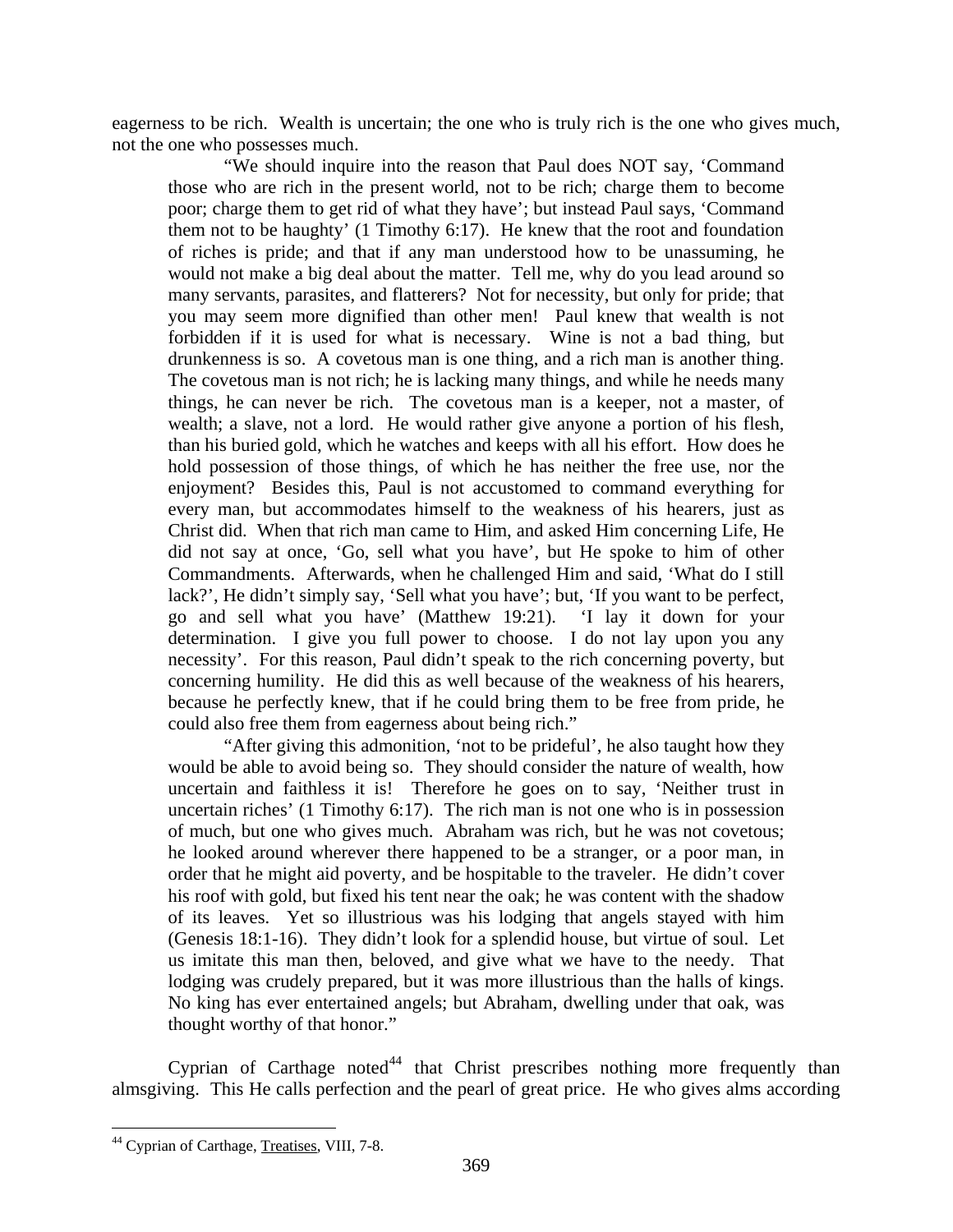<span id="page-25-0"></span>to God's precept believes in God like Abraham. Unfruitful men are cut off and cast into the fire, but the merciful are called into the Kingdom.

"The Lord, the Teacher of our life and Master of eternal salvation, prescribes nothing more frequently than devotion to almsgiving, and laying up heavenly treasures. 'Sell your goods, and give alms' (Luke 12:33). And again, 'Do not lay up for yourselves treasures on earth, where moth and rust destroy and where thieves break in and steal; but lay up for yourselves treasures in heaven, where neither moth nor rust destroys and where thieves do not break in and steal. For where your treasure is, there your heart will be also' (Matthew 6:19-21). When He wished to set forth a man perfect and complete by the observation of the Law, He said, 'If you want to be perfect, go and sell what you have, and give to the poor, and you shall have treasure in heaven; and come follow me' (Matthew 19:21). Moreover, in another place He says that a merchant of the heavenly grace, and a gainer of eternal salvation, ought to purchase the precious pearl that is, eternal life — at the price of the blood of Christ, from the amount of his inheritance, parting with all his wealth for it. He says, 'The kingdom of heaven is like a merchant seeking good pearls. And when he found a precious pearl, he went and sold all that he had, and bought it"" (Matthew 13:45-46).

"He calls those the children of Abraham whom He sees to be laboring in aiding and nourishing the poor. For when Zacchaeus said, 'Behold, half of my goods I will give to the poor; and if I have done any wrong to any man, I will restore it fourfold', Jesus answered, 'Salvation has come to this house, for he also is a son of Abraham' (Luke 19:8-9). If Abraham believed in God, and it was counted to him for righteousness (James 2:23), certainly he who gives alms according to God's precept believes in God, and he who has the truth of faith maintains the fear of God. Moreover, he who maintains the fear of God considers God in showing mercy to the poor. He labors thus because he believes that unfruitful trees, that is, unproductive men, are cut off and cast into the fire, but that the merciful are called into the kingdom. In another place, He calls fruitful men faithful; but He denies faith to unfruitful and barren ones, saying, 'If you have not been faithful in the unrighteous mammon, who will commit to your trust the true *riches?* And if you have not been faithful in what is another man's, who will give you what is your own?"" (Luke 16:11-12)

## **Impossible with Men, But Possible with God**

 $\overline{a}$ 

Jesus said, "It is easier for a camel to go through the eye of a needle than for a rich man to enter the kingdom of God." When His disciples heard it, they were greatly astonished, saying, "Who then can be saved?" But Jesus looked at them and said to them, "With men this is impossible, but with God all things are possible" (Matthew 19:24-26).

The perspective of the Twelve was the Old Testament blessing of the Lord on the land and property of someone who is faithful to keep all the Commandments of the Mosaic Law<sup>[45](#page-25-1)</sup>. Someone who is rich had been obviously blessed by the Lord. If he couldn't be saved, who can?

<span id="page-25-1"></span> $45$  For more details, see the Study for the Epistle Lesson for the  $18<sup>th</sup>$  Sunday after Pentecost.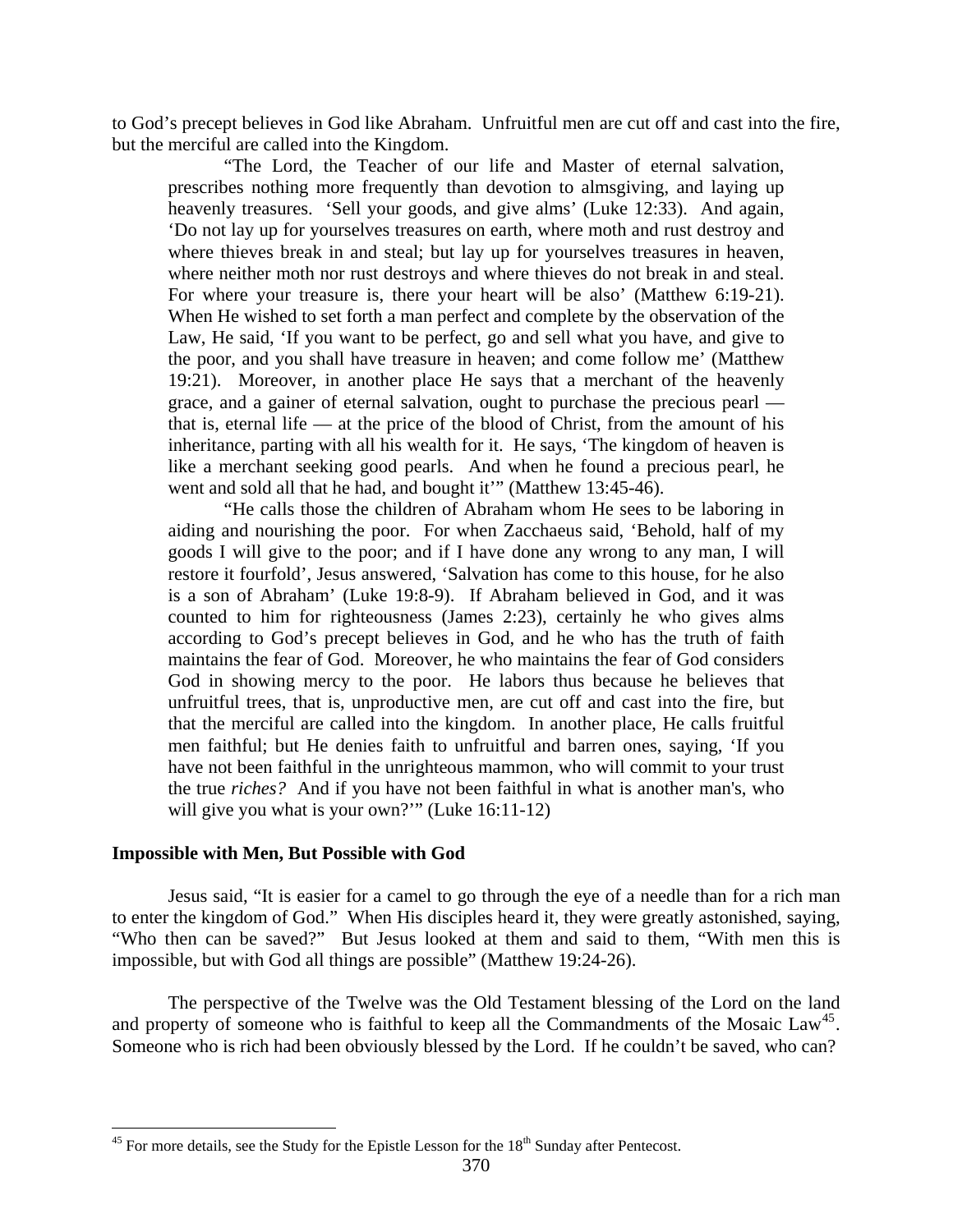Irenaeus of Lyons gave<sup>[46](#page-26-0)</sup> examples that illustrate that the things which are impossible with men, are possible with God: the ages of the Patriarchs, the translation of Enoch and Elijah, Jonah and the sea monster, and the three young men in the furnace.

"If anyone imagines it impossible that men should survive for such a length of time as the Patriarchs, and that Elijah was not caught up in the flesh, but that his flesh was consumed in the fiery chariot, let him consider that Jonah, after being swallowed by the sea monster, was by the command of God again thrown out safe upon the land (Jonah 2:10). Again, when Shadrach, Meshach, and Abed-Nego were thrown into the furnace of fire heated sevenfold, they sustained no harm whatever, neither was the smell of fire perceived on them. The hand of God was present with them, working out marvelous things in their case, things impossible to be accomplished by man's nature. Also in the case of those who were translated (Enoch and Elijah), the hand of God performed something wonderful. The Son of God appeared, as Nebuchadnezzar the king said, 'Did not we throw three men bound into the furnace? I see four walking in the middle of the fire, and the fourth is like the Son of God' (Daniel 3:19-25). Neither the nature of any created thing, nor the weakness of the flesh, can prevail against the will of God. For God is not subject to created things, but created things are subject to God; and all things yield in obedience to His will. Therefore the Lord declares, 'The things which are impossible with men, are possible with God' (Luke 18:27). It might seem to people today, who are ignorant of God's appointment, that it is incredible and impossible that any man could live for over 900 years, yet those who were before us did live to such an age. Those who were translated live as a down payment of the future length of days. It might also appear impossible that a man came out unhurt from the sea monster's belly and from the fiery furnace, yet they nevertheless did so, led out by the hand of God, for the purpose of declaring His power. Some, not knowing the power and promise of God, may oppose their own salvation, thinking it is impossible for God, who raises up the dead; yet the skepticism of such men shall not render the faithfulness of God powerless to confer eternal life on them."

Cyril of Jerusalem stated<sup>[47](#page-26-1)</sup> that the preservation of Jonah in the sea monster's belly is incredible, just as is Jesus' preservation in the tomb. All things are possible with God and Cyril chooses to believe both.

"Let us consider what is harder, for a man, after having been buried, to rise again from the earth, or for a man in the belly of a sea monster, having come into the great heat of a living creature, to escape corruption. Most people don't know that the heat of the belly is so great, that even bones, which have been swallowed, decay and crumble away. How then did Jonah, who was three days and three nights in the sea monster's belly, escape corruption? Seeing that the nature of all men is such that we cannot live without breathing in air, how did Jonah live without a breath of fresh air for three days? The Jews answer and say, 'The power of God descended with Jonah when he was tossed about in hell'. Does then the Lord grant life to His own servant (Jonah), by sending His power with him, and can He not grant it to Himself as well? If Jonah is believable, Jesus

 $\overline{a}$ 

<span id="page-26-1"></span><span id="page-26-0"></span> $^{46}$  Irenaeus, Against Heresies, V, v, 2.<br> $^{47}$  Cyril of Jerusalem, Catechetical Lectures, XIV, 18.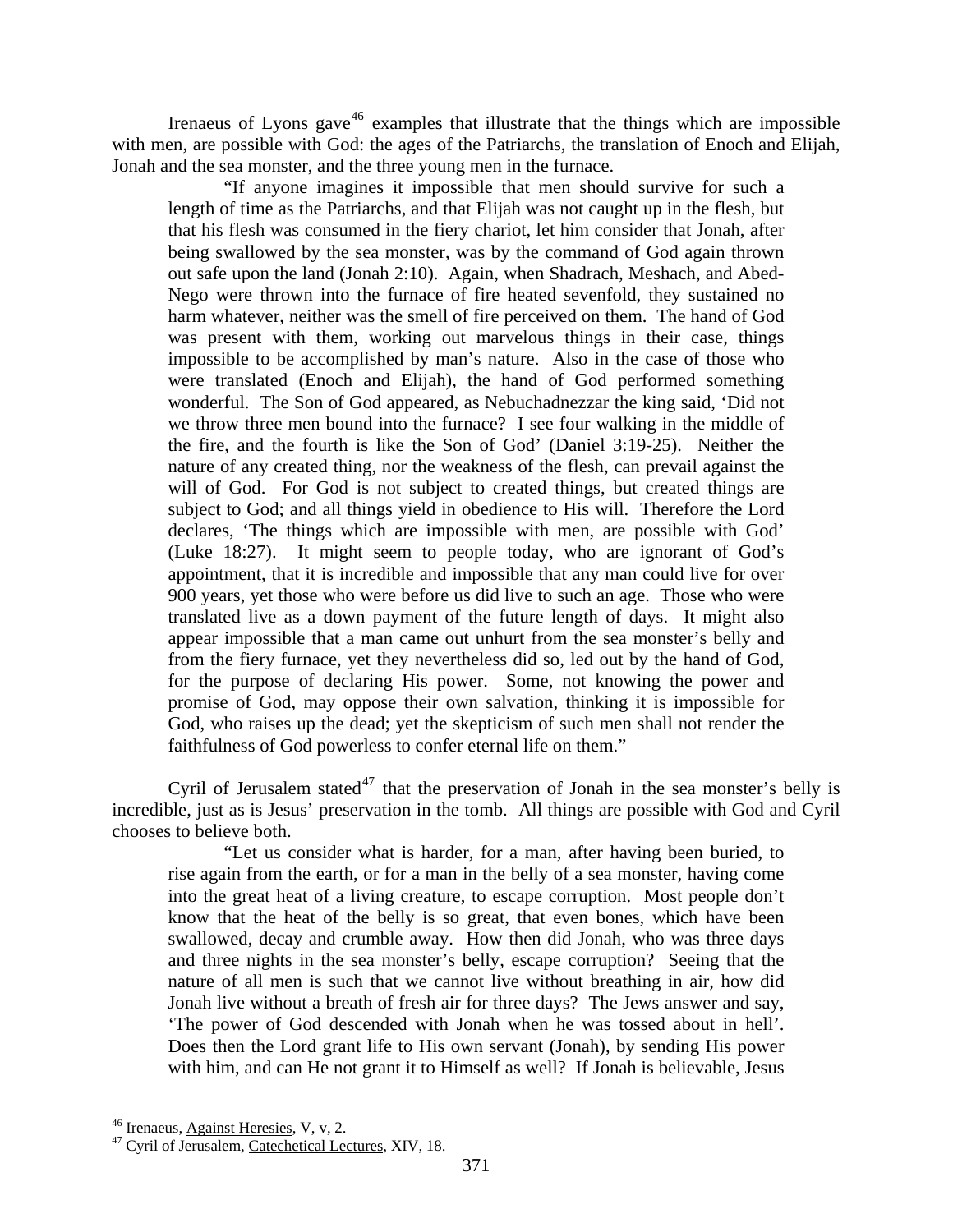is believable also; if Jesus is unbelievable, Jonah also is unbelievable. To me both are alike worthy of credence. I believe that Jonah was preserved, 'for all things are possible with God' (Matthew 19:26); I believe that Christ also was raised from the dead. I have many testimonies of this, both from the Scriptures, and from the operative power today of Him who arose. He descended into hell alone, but ascended with a great company; for He went down to death, 'and many bodies of the saints, who had fallen asleep were raised' (Matthew 27:52) through Him."

Clement of Alexandria summarized<sup>[48](#page-27-0)</sup> the dilemma facing the rich young ruler. It was not just the material wealth that he possessed, but the problem with his soul in loving his wealth more than God. Someone who is rich in virtue can make a faithful use of any fortune and not turn life into outward possession. Someone who is not rich toward God can obtain treasure in heaven by selling his possessions. The rich young ruler made the difficult for himself to be the impossible.

"Rich men that enter the kingdom with difficulty are to be apprehended in a scholarly way, not a worldly way. Salvation does not depend on external things, but on the virtue of the soul, on faith, hope, love, brotherliness, knowledge, meekness, humility and truth. It is not on account of good looks that anyone shall live or perish. He who uses the body given to him in a pure manner and according to God, shall live; and he that destroys the temple of God shall be destroyed. An ugly man can be prodigal, and a good-looking man can be sober. A man who is feeble may transgress from a stubborn temper. A poor and destitute man may be found intoxicated with lusts; and a man rich with worldly goods may be found temperate and pure. It is the soul which is to live; if virtue springing up around it saves, and vice kills, then it is clear that by being poor in those vices, it is saved."

"He is truly rich who is rich in virtue, and is capable of making a holy and faithful use of any fortune. He is falsely rich who is rich according to the flesh, and turns life into outward possession. In the same way there is a genuinely poor man. He that is poor in spirit -- that is the right thing -- versus he that is poor in a worldly sense, which is a different thing. To him, who is poor in worldly goods, but rich in vices, who is not rich toward God, it is said, 'Abandon the alien possessions that are in your soul, that you may see God'; which is another way of saying, 'Enter the kingdom of heaven'. How may you abandon them? By selling them! What then? By introducing in your soul other riches which deify and which bring everlasting life, you shall accrue endless reward, honor, salvation and everlasting immortality. It is for this purpose that you rightly sell the possessions, which shut the heavens against you, by exchanging them for those which are able to save. Let them be possessed by the worldly poor, who are destitute of the treasure in heaven. By receiving instead spiritual wealth, you shall now have treasure in the heavens."

"The wealthy and legally correct man in the Gospel, not understanding these things figuratively, nor how the same man can be both poor and rich, went away sad and downcast, abandoning the state of life, which he desired but couldn't attain, and made the difficult for himself to be impossible. For it was difficult for the soul to avoid being seduced and ruined by the luxuries of wealth.

<span id="page-27-0"></span><sup>&</sup>lt;sup>48</sup> Clement of Alexandria, Salvation of the Rich Man, 18-20.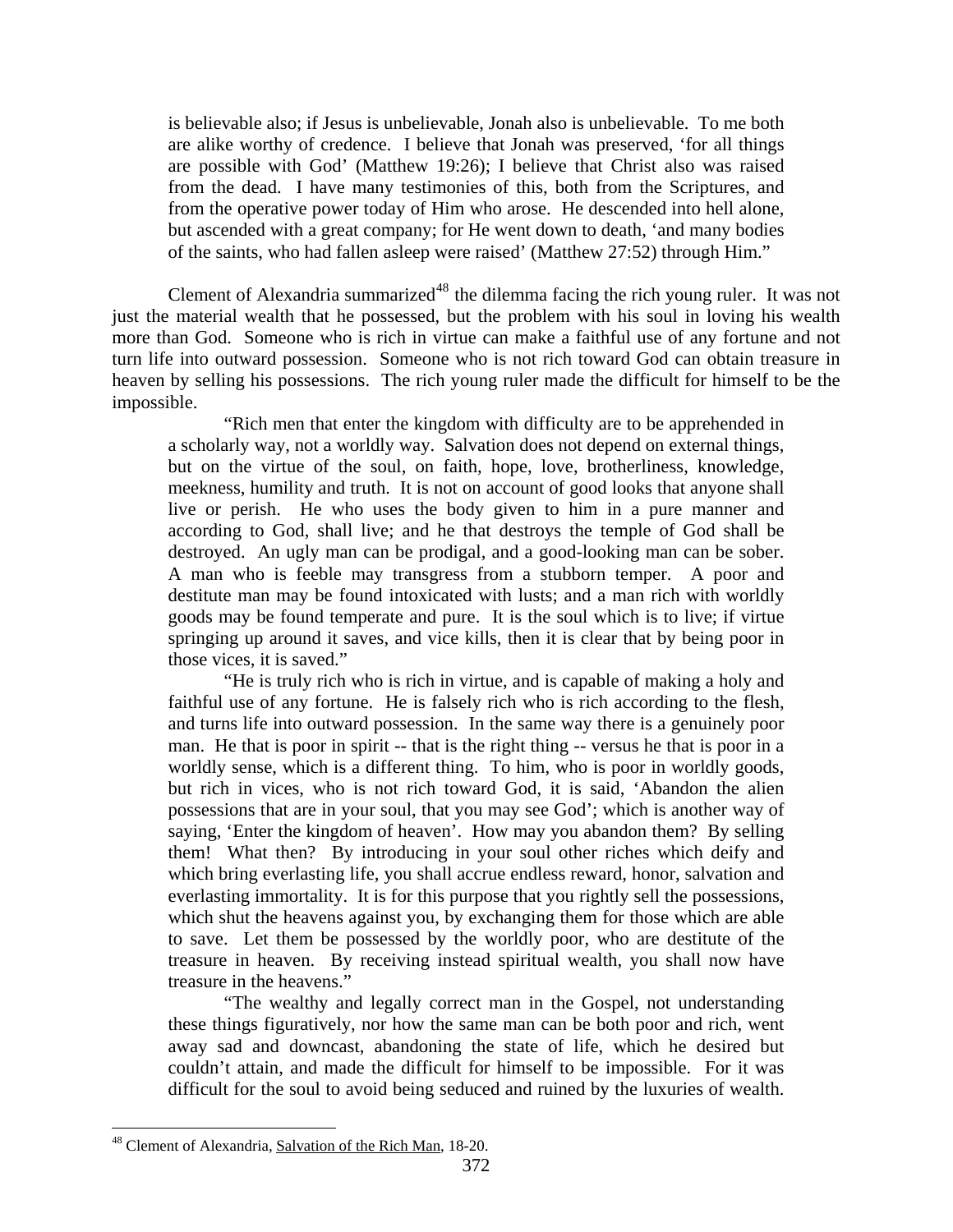It was not impossible, even surrounded with wealth, for one to lay hold of salvation, provided he withdraws himself from material wealth, in favor of that which is taught by God, and learned to use things rightly and properly, and so as to strive after eternal life."

Another impossibility is seeing God. Irenaeus stated<sup>[49](#page-28-0)</sup> that even though it is impossible to see God, some of those who love Him are permitted to see Him, when and how He wills, as the Prophets predicted.

"The prophets spoke in a prophetic manner; but they did not say that He who was seen by the prophets was a different God, the Father of all being invisible. Yet this is what the heretics declare, who are altogether ignorant of the nature of prophecy. Prophecy is a prediction of future things, a setting forth beforehand of those things which shall be afterwards. The prophets indicated beforehand that men should see God; as the Lord also says, 'Blessed are the pure in heart, for they shall see God' (Matthew 5:8). But regarding His greatness, and His wonderful glory, 'no man shall see God and live' (Exodus 33:20), for the Father is incomprehensible. He grants His love, kindness, and infinite power to those who love Him; that is, that are permitted to see God, which the prophets predicted. 'For those things that are impossible with men, are possible with God' (Luke 18:27). Man does not see God by his own powers; but when He pleases, He is seen by men, by whom He wills, when He wills and as He wills. For God is powerful in all things, having been seen prophetically through the Spirit, and adoptively through the Son. He shall also be seen paternally in the kingdom of heaven, the Spirit truly preparing man in the Son of God. The Son leads man to the Father, while the Father confers upon him incorruption for eternal life, which comes to everyone by virtue of his seeing God. Those who see the light are within the light, and partake of its brilliancy; those who see God are in God, and receive of His splendor. His splendor animates them; those, therefore, who see God, receive life. For this reason, although He is beyond comprehension, boundless and invisible, He rendered Himself visible, comprehensible, and within the capacity of those who believe, that He might animate those who receive and behold Him through faith. His greatness is beyond finding out, His goodness is beyond expression; by which having been seen, He bestows life on those who see Him. It is not possible to live apart from life. The means of life is found in fellowship with God; but fellowship with God is to know God, and to enjoy His goodness."

Some people have distorted the things that are possible with God. Ambrose of Milan addressed $50$  heretics who claimed that it was impossible for God to forgive sin, even after a time of penitence. Instead they re-baptized people who had sinned.

"Things which are impossible with men are possible with God; God is able whenever He wills to forgive us our sins, even those which we think cannot be forgiven. It is possible for God to give us that which it seems to us impossible. It seemed impossible that water should wash away sin, and Naaman the Syrian thought that his leprosy could not be cleansed by water. But that which was

<span id="page-28-0"></span><sup>&</sup>lt;sup>49</sup> Irenaeus, Against Heresies, IV, xx, 5.

<span id="page-28-1"></span> $50$  Ambrose of Milan, Concerning Repentance, II, ii, 12.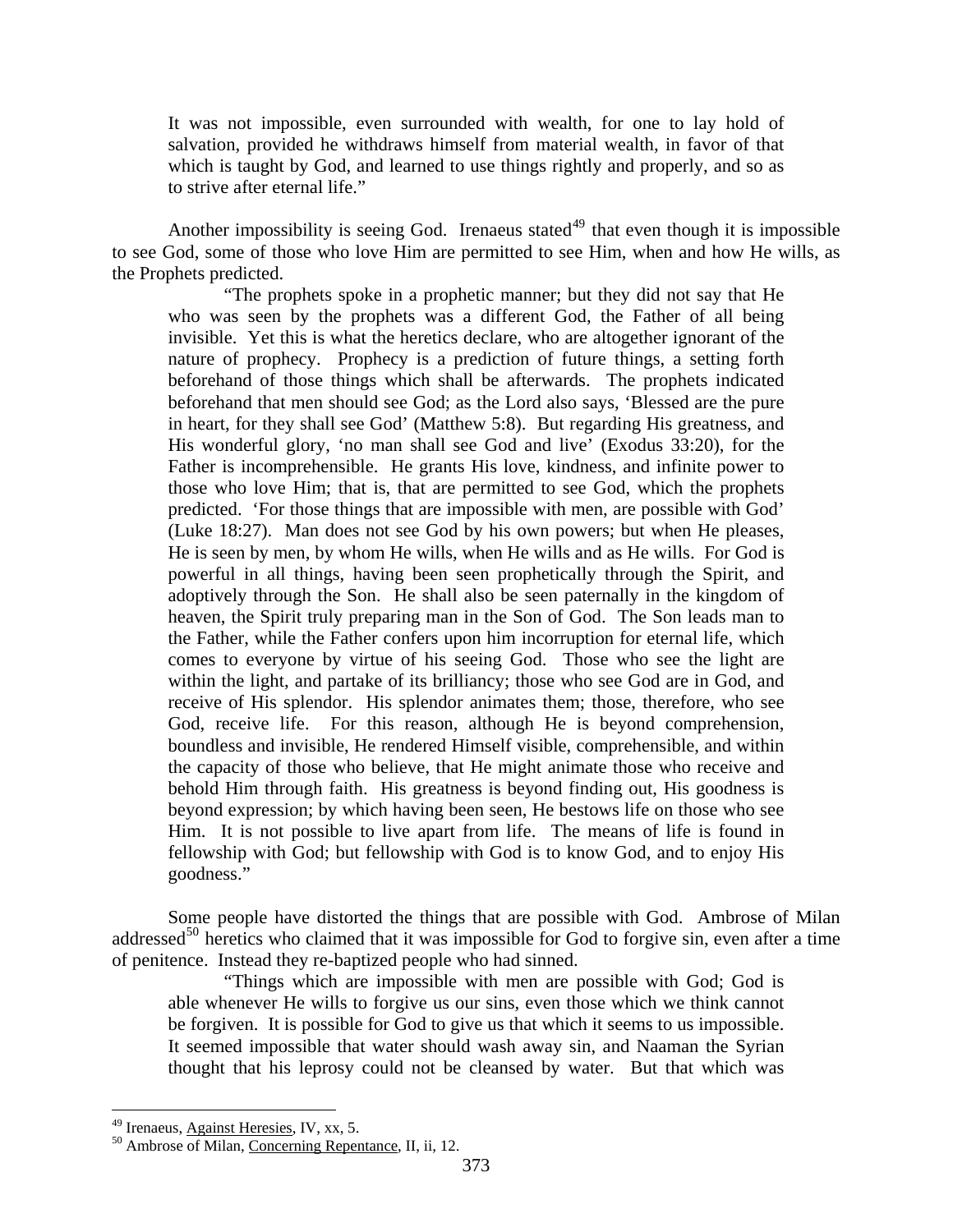impossible God made to be possible; He gave us so great grace. In like manner it seemed impossible that sins should be forgiven through repentance, but Christ gave this power to His Apostles, which has been transmitted to the priestly office. That, then, has become possible which was impossible. By a true reasoning, he convinces us that the re-Baptism by anyone using the Sacrament of Baptism is not permitted."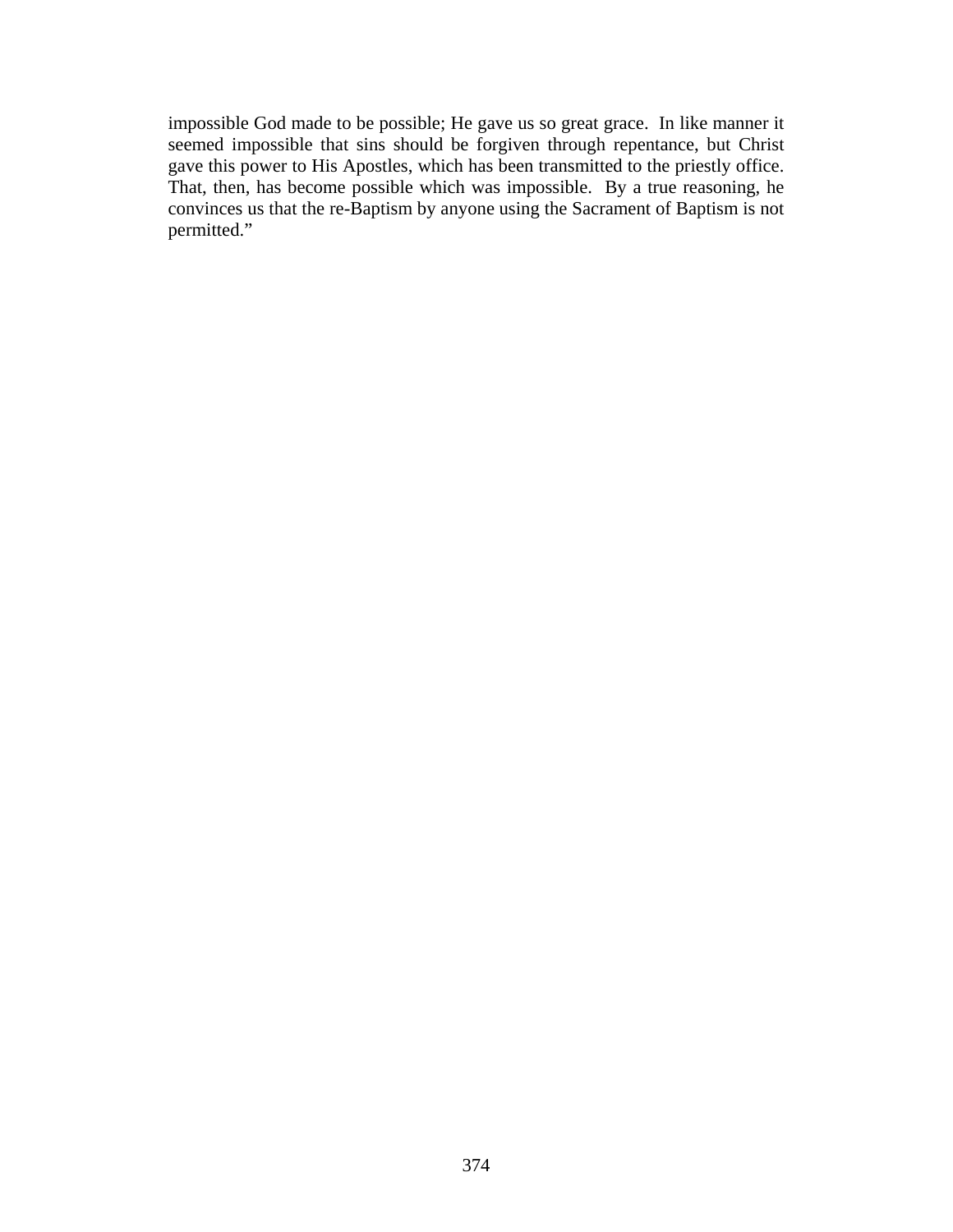# *JEW AND GENTILE: FELLOW CITIZENS*

# **November 27, 2011 24th Sunday after Pentecost Revision C**

#### **EPISTLE LESSON – Ephesians 2:11-22**

**Background to Ephesians**: Paul wrote his Epistle to the Ephesians from house-arrest in Rome in about 62 AD. He had first met with and reasoned with the Jews of Ephesus in the synagogue there in about 52 AD on his Second Missionary Journey (Acts 18:19). Although Paul did not stay there long in 52 AD (Acts 18:20), he left Aquila (of the Seventy) and his wife Priscilla there and promised to return (Acts 18:18-21). About 53 AD, Paul returned on his Third Missionary Journey and spent two years in Ephesus (Acts 19:8-10). At this time, the church took a direction separate and distinct from the synagogue. Toward the end of his Third Missionary Journey in 57 AD, Paul had a very emotional farewell meeting (Acts 20:37-38) with the elders of the church (Acts 20:17), knowing he may never return.

 Ephesus had had a number of distinguished visitors over the years. The Apostle John and the Virgin Mary had gone there to escape the bloodbath of Herod (Agrippa) trying to please the Jews – which resulted in the martyrdom of James the son of Zebedee and the imprisonment of Peter (Acts 12:1-4). That bloodbath began in 44 AD and ended with the death of Herod soon thereafter (Acts 12:20-23). Apollos (of the Seventy) also was in Ephesus in 53 AD and vigorously refuted the Jews, showing from the Scriptures that Jesus was the Messiah (Acts 18:24-28).

 After the death of the Virgin Mary in the mid 50's AD, the Apostle John returned to Ephesus and worked with a number of churches in that area: Ephesus, Smyrna, Pergamos, Thyatira, Sardis, Philadelphia and Laodicea (Revelation 2, 3). John may have been in the area when Paul wrote his Epistle. Prochorus (of the Seventy and one of the first seven deacons) accompanied John as did Mary Magdalene for a while (Mary was called "equal to the apostles" in the early Church).

 The Epistle to the Ephesians was meant to be circulated to all the churches in the area and has a general theme of the riches of Christ in the church. It is possible that this Epistle was what was called the "Epistle from Laodicea" (Colossians 4:16) that was being circulated.

# **Jews and Gentiles: Fellow Citizens**

 The context of the Epistle lesson speaks about how we were made alive together with Christ, and how He raised us up together and made us sit together in the heavenly places in Christ Jesus (Ephesus 2:5-6). All this was done in order that in the ages to come He might show the exceeding riches of His Grace in His kindness toward us in Christ Jesus (v.7). Therefore we are His workmanship, created in Christ Jesus for good works that we should walk in them (v.10).

Copyright © Mark Kern 2001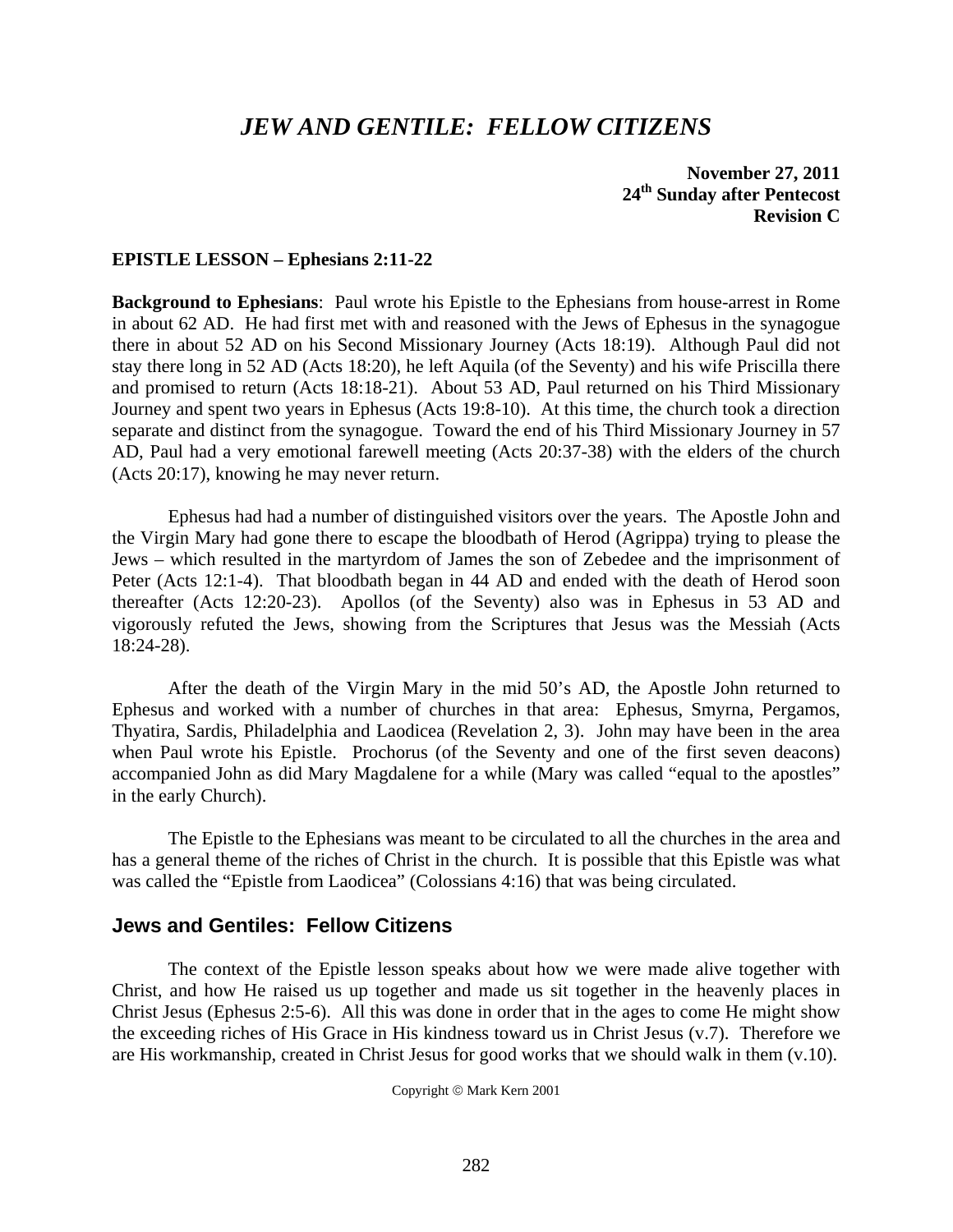We were once Gentiles in the flesh  $(v, 11)$ . But now, we who once were far off have been brought near by the blood of Christ (v.13). In another place, Paul refers to the Gentile Christians as the "Israel of God" (Galatians 6:16). This was spoken at a time when the Church-synagogue distinction was somewhat blurred. This was spoken even in the Old Testament: Isaiah predicted that Egypt and Assyria will return to the Lord and be blessed (Isaiah 19:21-25). Justin Martyr commented<sup>[51](#page-31-0)</sup> that this verse (v.24) implies that Israel will be blessed only in third place after Egypt and Assyria. On the other hand, the Lord had told the Jewish leaders that they were *not* children of Abraham because they didn't do what Abraham did or what God said (John 8:37-44). John Chrysostom states<sup>[52](#page-31-1)</sup> that this does not mean that God has raised the Gentiles to the high heritage of the Jews (which includes the adoption, the glory, the covenants, the giving of the Law, the service of God and the promises; of whom are the fathers and from whom Christ came – Romans 9:4-5). Nor does it mean that the Gentiles have replaced the Jews. Rather, it means that He has raised both us and them to a heritage yet higher.

 Christ has broken down the middle wall of separation (v.14). This could possibly refer to the tearing at Jesus' crucifixion of the thick embroidered veil separating the Holy Place from the Holy of Holies. In the context of this discussion – Jew vs. Gentile – more probably it refers to the Court of the Gentiles as compared to the Inner Court which only Jews could enter. Herod's Temple (construction began in 19 BC) was more elaborate than previous ones and had several courts. The outermost was called "the Court of the Gentiles" and was the closest unclean individuals could come. Just inside that was "the Court of the Women", and inside that was "the Court of the Israelites." Regarding walls, there was the outer wall (of the Court of the Gentiles), the middle wall (separating the Outer Court from the Inner Court), and the inner wall of the Temple itself.

 There are two aspects to the "middle wall of separation." One is the separation of Gentile from Jew. This separation was necessary because the Gentiles did not keep the Mosaic Law; approaching a Holy God in uncleanness would prove fatal to them.

John Chrysostom wrote<sup>[53](#page-31-2)</sup> of the middle wall as being a hedge that turned into enmity because of our disobedience. The Law was given as a hedge of security and an enclosure. "I made a hedge around it, and dug a trench, and planted a choice vine (Isaiah 5:2 LXX). "Why have you broken its hedges, so that all who pass that way may pick its fruit?" (Psalm 80:2). "I will take away its hedge and it will be for spoil. I will pull down its walls and it will be left to be trampled down" (Isaiah 5:5 LXX). The Law became a middle wall, no longer establishing them in security, but cutting them off from God.

 With the coming of the Son of God in the flesh, He replaced the Old Covenant (Mosaic Law with all its details) with the New Covenant that is written on hearts (Jeremiah 31:31-34). Thus (Ephesians 2:15) He abolished the enmity; that is the commandments in ordinances restricting both Jews and Gentiles to certain places, certain rituals and limited access to God. Instead He created in Himself one new man from the two.

 While the words used here speak just of the wall between Jew and Gentile, the same applies to barriers between races, between people of various social positions, and between sexes

<span id="page-31-1"></span><span id="page-31-0"></span>

<sup>&</sup>lt;sup>51</sup> Justin Martyr, <u>Dialogue with Trypho</u>, 123.<br><sup>52</sup> John Chrysostom, <u>Homilies on Ephesians</u>, V, vv. 13-15.<br><sup>53</sup> John Chrysostom, <u>Homilies on Ephesians</u>, V, vv. 13-15.

<span id="page-31-2"></span>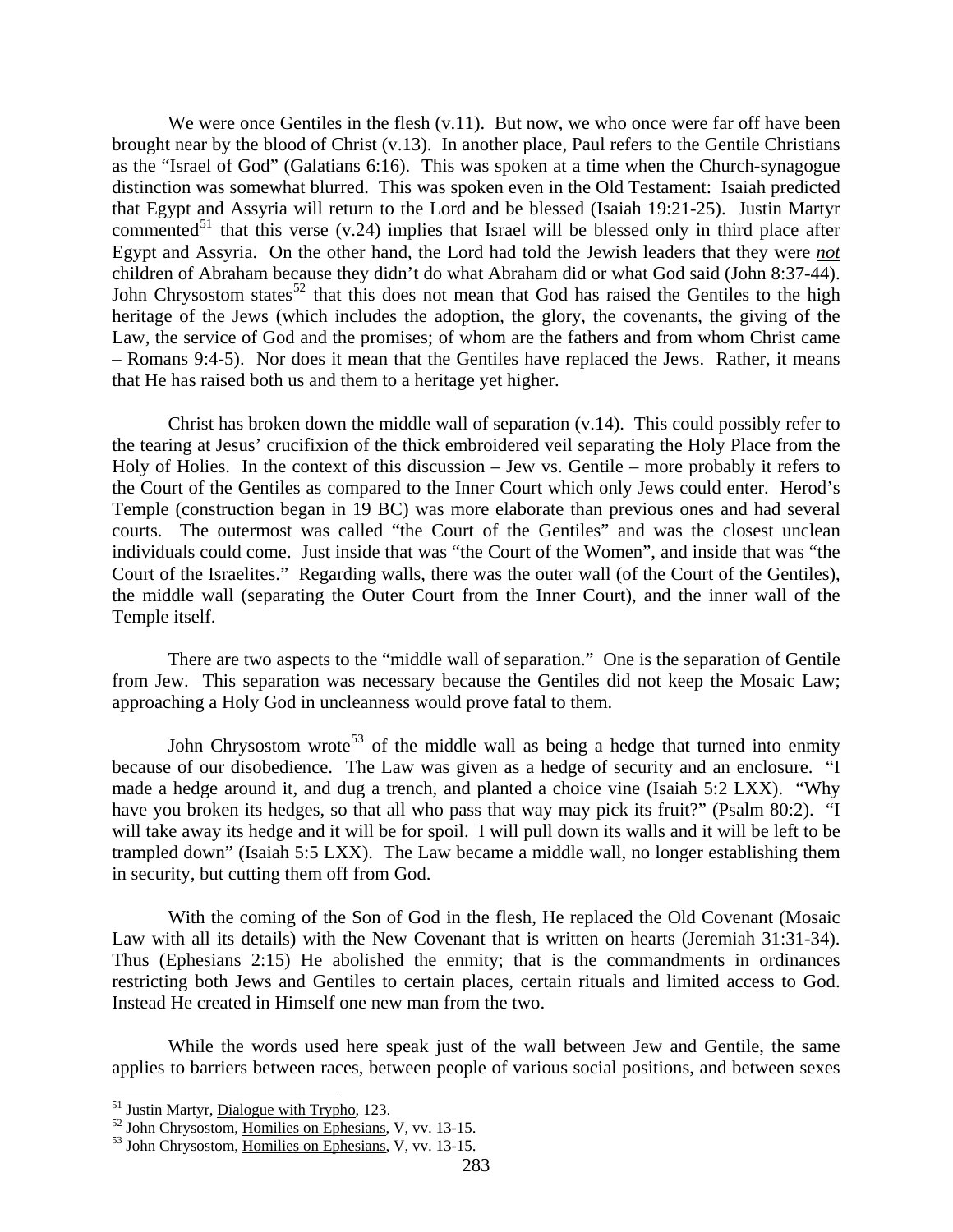(Galatians 3:28). Paul says: "for you are all one in Christ." The Lord clarified this by a question put to Him by the Sadducees, who didn't believe in a resurrection of the body. According to Mosaic Law, if a man died childless, the man's brother was obliged to marry his brother's widow and raise up children for his brother. The Sadducees asked Jesus whose wife would the widow be in the resurrection if seven brothers all had married the oldest brother's widow in succession. Jesus' answer was that "in the resurrection, they neither marry nor are given in marriage, but are like the angels of God in heaven" (Matthew 22:23-30). In this life, we all have roles to play based on what we've been given; but that will change in the resurrection.

 Just creating one new man wasn't enough, however. A second aspect of "the middle wall of separation" is that His death and resurrection was also necessary in order to reconcile both Jew and Gentile in one body to God the Father (v.16). Chrysostom stated that Christ became a Jew by circumcision (Luke 2:21); but by becoming accursed (Galatians 3:13, Deuteronomy 21:23), He became a Gentile outside the Law. And the word reconcile (*apokatallasso*) in v.16 implies a reconciling thoroughly; that is it is a strengthened reconciliation that hints at a restoration to a primal unity.

 What happens, then, asks Chrysostom, "after God has employed so many methods to reconcile us that we should again fall back into enmity? How great an evil is it! This enmity no fresh baptism, but hell itself awaits." Since Christ had abolished the enmity in His flesh, where the enmity is "the Law of the commandments in decrees" (v.15), to return to the "enmity" is to deny the benefit of the death of Christ.

 In this context there is the fleshly man, the natural man (referring to the soul, 1 Corinthians 2:14) and the spiritual man. "The virtue of the flesh is her subjection to the soul. It is her vice to govern the soul. The horse may be good and nimble, but when the horse gets the mastery over the charioteer, she produces ten thousand mischief's." The same is true about the Spirit governing the soul. "The soul, while dwelling in the body, makes it beautiful; but when she leaves it destitute of her own native energy and departs the greatest loathsomeness ensures (i.e. death). So also it is when the Spirit forsakes the soul (and the body); the loathsomeness which ensures is worse and greater."

soul in the Body of Christ. Paraphrasing Chrysostom, he said<sup>[54](#page-32-0)</sup>: "The flesh of itself is neither good nor evil, for what could the body ever do of itself (without the soul)? As soon as the body has deprived itself of reason and of the supremacy of the soul, then it goes wrong; similarly the soul without the Spirit. For example, the body has a natural desire of food, not feasting; of drink, not drunkenness; of pleasure, not fornication. It is the soul that pushes the body into excesses beyond reason". This is why it is the Lord's intent that the Spirit should direct both body and

 And through Him, both Jew and Gentile now have access to God that is greater than that of the High Priest under the Old Covenant. Therefore, Gentiles are no longer strangers (Greek: *xenos* = foreigner) and foreigners (Greek: *paroikos* = one dwelling near) but fellow citizens with the saints and members of the household of God (v.19). This is built on the foundation of the Apostles and Prophets, Jesus being the chief cornerstone that links together the walls and the foundation (v.20, Psalm 118:22, Matthew 21:42, Luke 20:17, 1 Peter 2:7-8), and is a building

<span id="page-32-0"></span><sup>54</sup> John Chrysostom, Homilies on Ephesians, V, Moral.